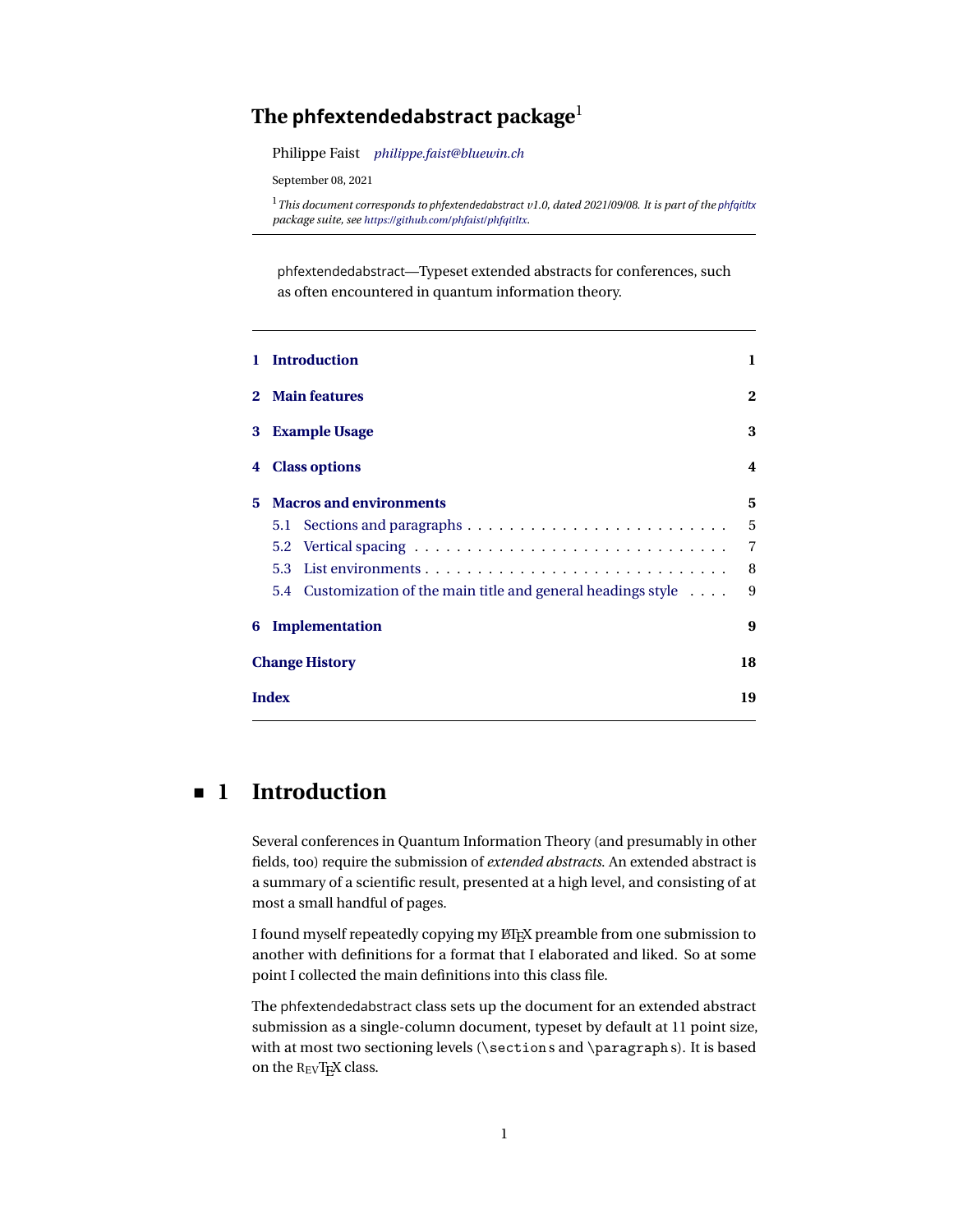#### <span id="page-1-1"></span>The extended abstract style looks approximately like this:

Title of my extended abstract Author One, Author Two, and Author Three Introduction. Lorem ipsum dolor sit amet, consectetuer adipiscing elit. Ut purus elit, vestibulum ut, placerat ac, adipiscing vitae, felis. Curabitur dictum gravida mauris. Nam arcu libero, nonummy eget, consectetuer id, vulputate a, magna.  $\bullet~$  Results. Lorem ipsum dolor sit amet, consectetuer adipiscing elit. Ut purus elit, vestibulum ut, placerat ac, adipiscing vitae, felis. Curabitur dictum gravida mauris. Nam arcu libero, nonummy eget, consectetuer id, vulputate a, magna. . First result. . . . . Second result. . . .  $\bullet$  Discussion. Lorem ipsum dolor sit amet, consectetuer adipiscing elit. Ut puris elit, vestibulum ut, placerat ac, adipiscing vitae, felis. Curabitur dictum gravida mauris. Nam arcu libero, nonummy eget, consectetuer id, vulputate a, magna.

## <span id="page-1-0"></span>**2 Main features**

Here are the main features of the phfextendedabstract class:

- The class phfextendedabstract loads the revtex4-2 class, so you can directly use REVTEX's features such as author affiliations, etc.
- Only two sectioning commands are enabled: \section and \paragraph. Both have run-in headings. If you find yourself needing additional sectioning levels, it might be that your extended abstract is too detailed and you might want to think about how to keep it at a higher level. It might also be that phfextendedabstract is too limited for your needs.

By default, section and paragraphs have "decorations" (by default a symbol in the margin) to guide the reader through the overall high-level structure of the document. (Disable them with the noheadingdecorations class option.)

- You can easily scale all vertical spacing dimensions (section and paragraph spacing, vertical space around theorems and list environments, etc.) by a common factor with a class option. Do you have those extra two lines that make you exceed your 3-page limit? Try squeezing everything together with a class option like compressverticalspacing=0.7.
- The phfnote package is loaded in order to provide a set of default  $E/FX$ packages and set up hyperlinks. A generous default set of standard La-TeX packages are loaded, including caption and enumitem; see phfnote's documentation for the option pkgset=extended.

**You are expected to include** \usepackage{hyperref} **somewhere in your preamble.** We deliberately don't include hyperref when loading the class in order to give you greater control of package loading order (most packages you might want to use must be loaded before hyperref).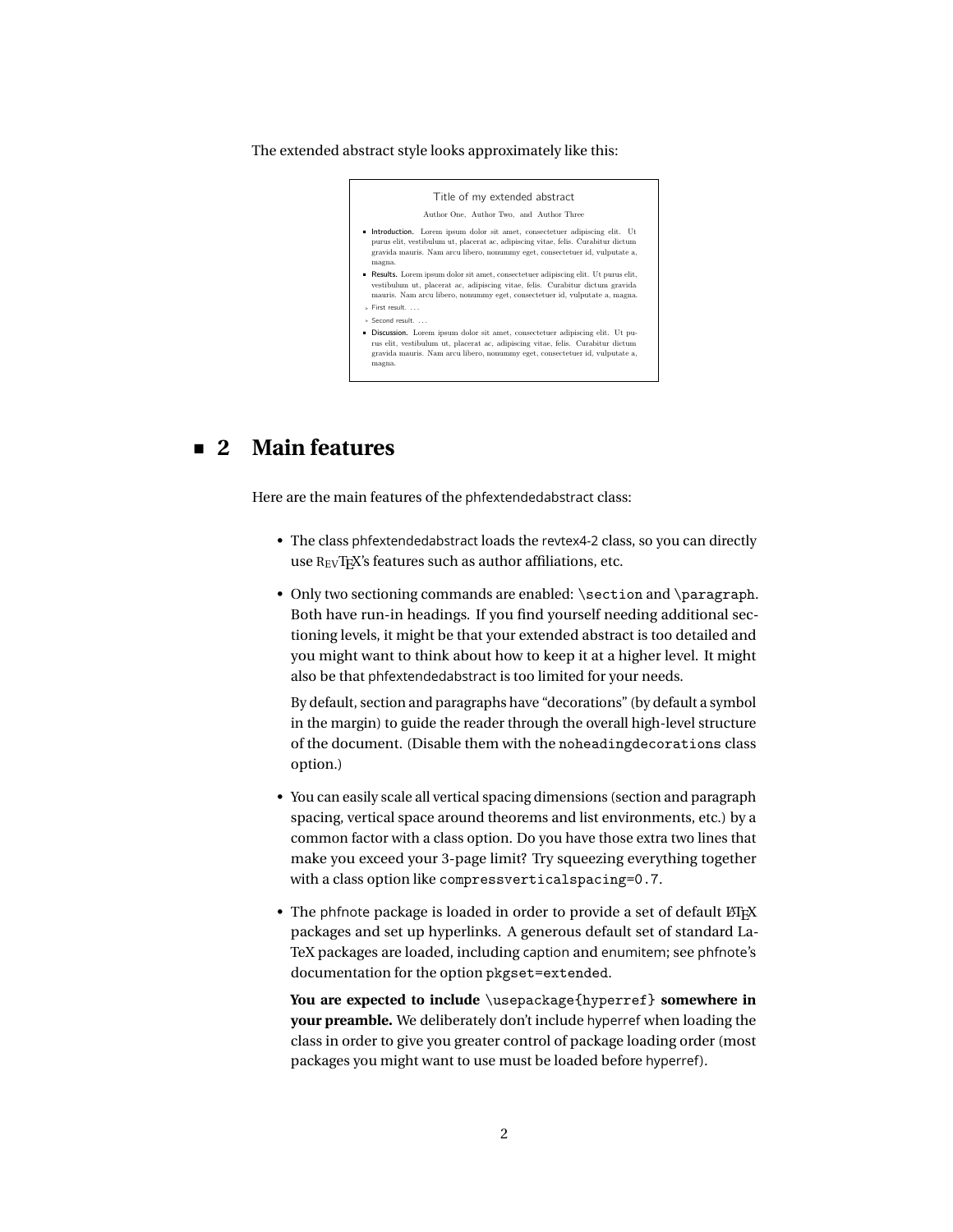- <span id="page-2-1"></span>• The page margins are tweaked with the geometry package. (Simply call \geometry{...} if you'd like to further change them. Refer to the geometry package's documentation.)
- Lists, i.e. the itemize and enumerate environments, are customized using the enumitem package so that they take up less space. You also get a enumerate\* environment that typesets its items in-line, in a single paragraph.

(Note that this customization won't work if you choose to load a package set via a pkgset= option that doesn't include enumitem.)

• By default we load the phfthm package and set a customized theorem style so that it stands out but also so that it contrasts well with the section and paragraph headings.

<span id="page-2-0"></span>Check out the class option documentation in [section 4](#page-3-0) to get a better idea of how to customize phfextendedabstract's behavior!

### **3 Example Usage**

Here's a simple template:

Here's another result ...

```
\documentclass[papertype=a4paper]{phfextendedabstract}
\usepackage{hyperref}
\begin{document}
\title{Title goes here}
\author{Author 1}
\author{Author 2}
\maketitle
\section{Introduction.}
Lorem ipsum ...
\section{Results.}
We had some cool results about
\begin{enumerate*} % inline enumeration
\item a first result,
\item a second result, % and
\item a final result.
\verb+\end{enumerate*}\paragraph{First result.}
Here's a first result ...
\paragraph{Second result.}
```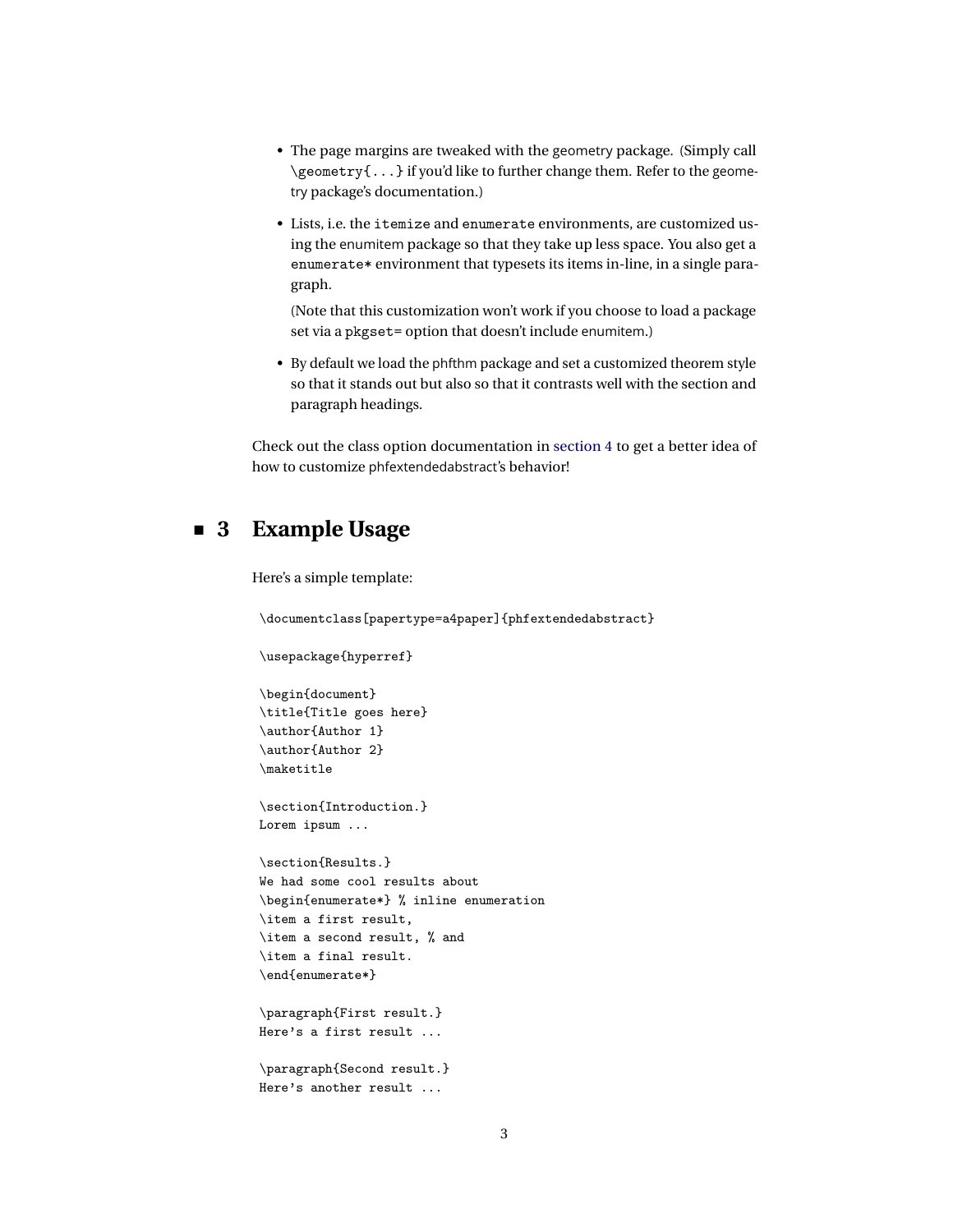```
...
\end{document}
```
<span id="page-3-0"></span>(Try it out!)

## **4 Class options**

Here is a summary of class options:

| papertype=a4paper  ,   letterpaper  , $ \langle paper\ type\rangle $ , $ \langle empty\rangle $ |  |  |  |  |
|-------------------------------------------------------------------------------------------------|--|--|--|--|
|-------------------------------------------------------------------------------------------------|--|--|--|--|

Specify the paper type to use (A4 or letter). The argument given to this option is directly specified as an option to the underlying  $R_{EV}T_{FX}$  class.

Default font size to use. Again the argument given to this option is directly specified as an option to the underlying REVTEX class.

sectiondecorations=〈*true or false*〉

Whether or not to "decorate" section headings, by default with a small black square typeset in the margin of the section heading.

```
paragraphdecorations=〈true or false〉
```
Whether or not to "decorate" paragraph headings, by default with a small right-pointing outlined triangle typeset in the margin of the paragraph heading.

noheadingdecorations

Shorthand for sectiondecorations=false,paragraphdecorations=false.

compressverticalspacing=〈*factor*〉

Real factor by which to multiply the vertical spacing between sections, paragraphs, theorems, paragraphs, list environments such as itemize and enumerate, etc. If you need to compress the sections a bit to fit more content on a fixed number of pages (e.g. because of page number constraints), you can set this option to a factor that's less than one. A 〈*factor*〉 that's less than one compresses sections together, a 〈*factor*〉 equal to 1 does nothing, and a 〈*factor*〉 greater than one expands the sections further apart.

loadtheorems=〈*true or false*〉

If loadtheorems=true (the default), then the phfthm package is loaded with some suitable default options and a custom theorem style. (The theorem style phfextendedabstractthm is defined regardless of this package option.)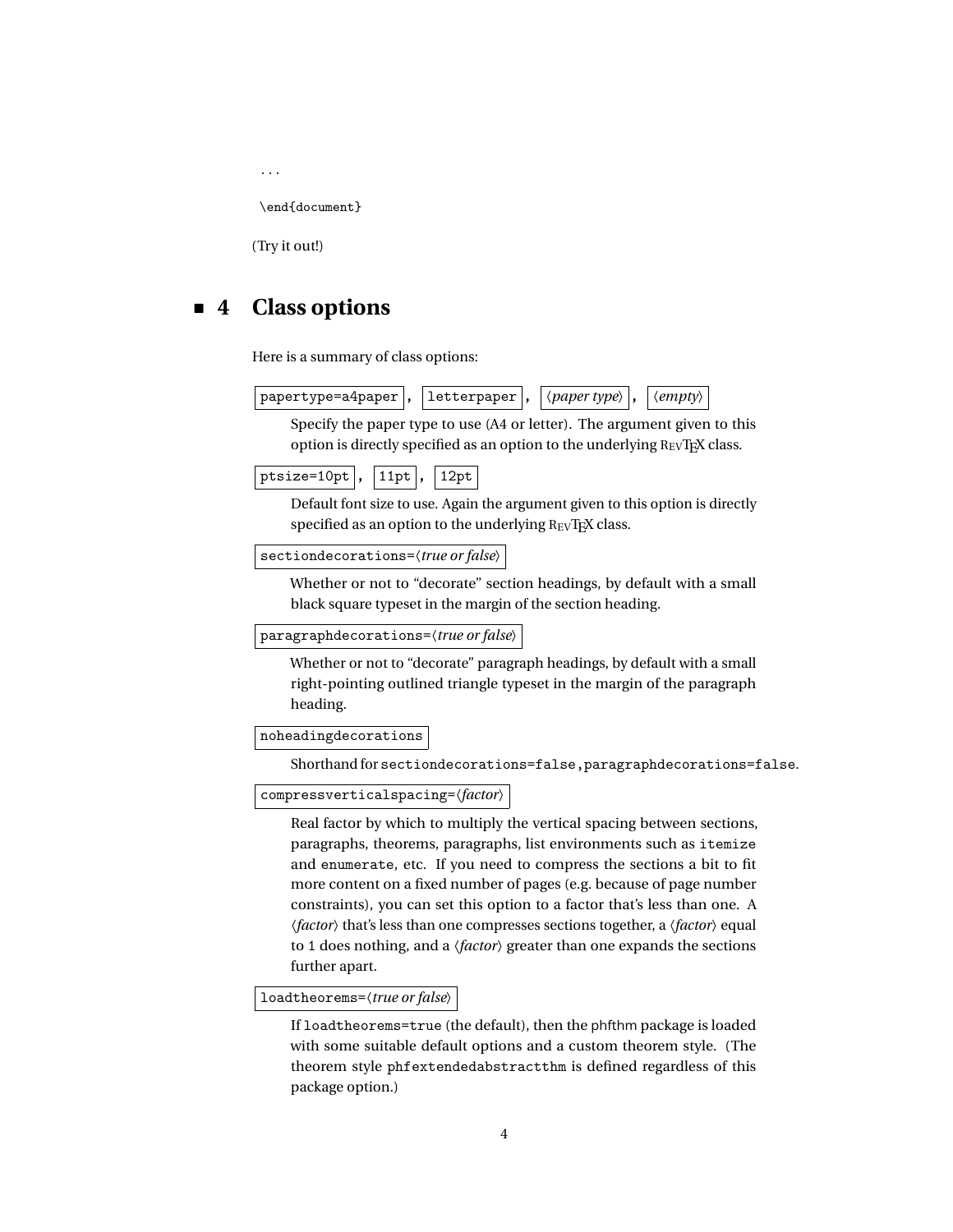<span id="page-4-2"></span>sansstyle=〈*true or false*〉

Use sans serif style by default for the main title as well as for section and paragraph headings. For greater degree of control, see [subsection 5.4.](#page-8-0)

usehyperref=〈*true or false*〉

Should we set up the document for use with the hyperref package or not? This option influences how we load the phfnote package. If this option is set to true (the default), then the phfnote package is loaded with hyperrefdefs={defer,noemail}. This means that the document is set up for use with hyperref, although you will still need to say \usepackage{hyperref} somewhere in your preamble. If usehyperref=false, then the phfnote package is loaded with hyperref options disabled.

(The noemail option is specified to phfnote to avoid interference with REVTEX's own \email command used to specify email addresses for individual authors.)

pkgset=〈*phfnote package set name*〉

The phfnote package (which we load internally) loads a bunch of standard packages for your convenience, such as enumitem or microtype. You can influence this behavior by specifying a "package set" to load. By default, the pkgset=extended package set is loaded. If you don't want to load any additional packages beyond those that are strictly necessary, use pkgset=none or pkgset=minimal. See phfnote's documentation for the package option pkgset=... for more information and a list of possible package set names.

### <span id="page-4-0"></span>**5 Macros and environments**

### <span id="page-4-1"></span>**5.1 Sections and paragraphs**

\section This class only provides two sectioning levels: \section and \paragraph. Both \paragraph produce run-in headings.

> <span id="page-4-3"></span>By default, sections and paragraphs produce a small "decoration" in the left margin, to guide the reader's eye through the document's high-level structure.

> You can disable/enable section and paragraph decorations with the sectiondecorations, paragraphdecorations and noheadingdecorations class options.

> The  $\setminus$  section and  $\parallel$  paragraph macros also accept a special syntax: If they are immediately followed by an exclamation mark (!), then they do not produce the corresponding decoration. E.g.:

\section!{A section heading without its decoration}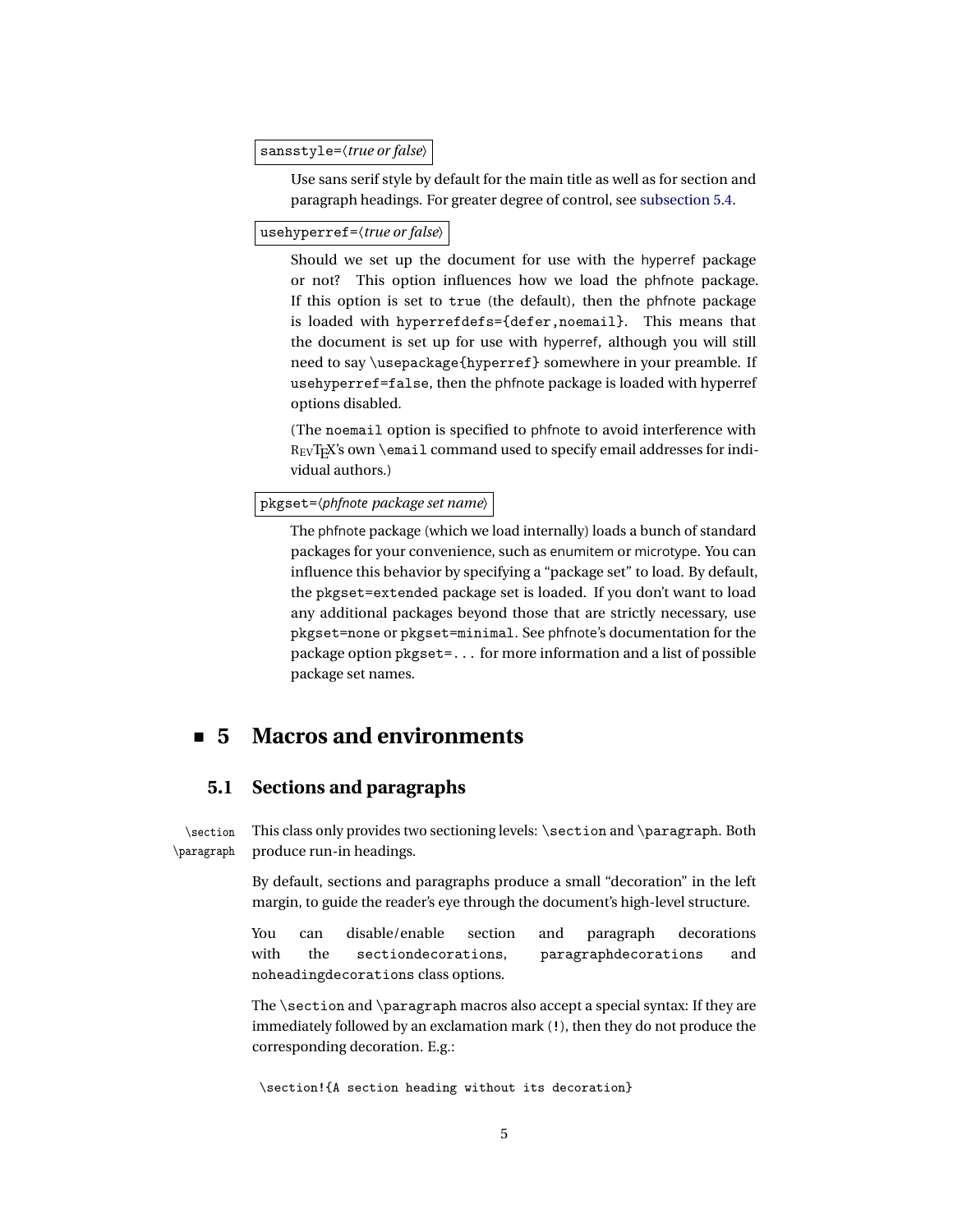|                                                                  | Also, section and paragraphs will not produce any horizontal space if the title<br>is empty. You can use this feature to produce the spacing and decoration of a<br>section, but not the heading:                                                                                     |
|------------------------------------------------------------------|---------------------------------------------------------------------------------------------------------------------------------------------------------------------------------------------------------------------------------------------------------------------------------------|
|                                                                  | \section{} This line has the vertical spacing and decoration<br>associated with a section, but with no run-in heading.                                                                                                                                                                |
|                                                                  | \section!{} This line has the vertical spacing associated<br>with a section, but with no decoration or run-in heading.                                                                                                                                                                |
|                                                                  | You can also use the additional syntax $\langle \ldots \rangle$ to specify a custom decoration<br>instead of the default one. (But you should only use this sparingly! Redefine<br>\phfeaSectionDecorationSymbol if you want to change the symbol for all<br>sections!) For instance: |
|                                                                  | \section<\guilsinglright>{} \emph{Manuscript in preparation.}                                                                                                                                                                                                                         |
|                                                                  | Here's a summary of the argument structure for \section and \paragraph:                                                                                                                                                                                                               |
|                                                                  | \section \paragraph [*][!][<\decoration\>][[\alt title\]] {\\title\}                                                                                                                                                                                                                  |
|                                                                  | The optional star and optional alternative title are passed on to the standard<br>LIFY sectioning commands. The alternative title is typically used for the table of<br>contents and for PDF bookmarks.                                                                               |
| \phfeaSectionDecoration<br>\phfeaParagraphDecoration             | You<br>the<br>\phfeaSectionDecoration{ <symbol>}<br/>and<br/>can<br/>use<br/>\phfeaParagraphDecoration{<symbol>} to manually place a<br/>sec-<br/>tion or paragraph decoration at any place:</symbol></symbol>                                                                        |
|                                                                  | \phfeaSectionDecoration{\$\to\$} Check out our website at<br>\href{https://github.com/phfaist/phfqitltx}{github.com/phfaist/phfqitltx}                                                                                                                                                |
|                                                                  | If<br>the<br>sectiondecorations=false<br>class<br>option<br>specified,<br>was<br>\phfeaSectionDecoration{} produces<br>the<br>macro<br>out-<br>no<br>Similarly, \phfeaParagraphDecoration{} does nothing if<br>put.<br>paragraphdecoration=false was specified.                       |
| \phfeaSectionDecorationSymbol<br>\phfeaParagraphDecorationSymbol | The default section and paragraph symbols (including size and vertical<br>adjustments) are stored in the \phfeaSectionDecorationSymbol and<br>\phfeaParagraphDecorationSymbol macros. You can redefine these macros<br>to set custom decoration symbols:                              |
|                                                                  | \renewcommand{\phfeaSectionDecorationSymbol}{\Large\$\Rightarrow\$}                                                                                                                                                                                                                   |

6

<span id="page-5-1"></span><span id="page-5-0"></span> $\verb|\remewcommand{{\phi}q@argraphDecorationsymbol}{\raisebox{1pt}{{\tiny\$>sp}}\}$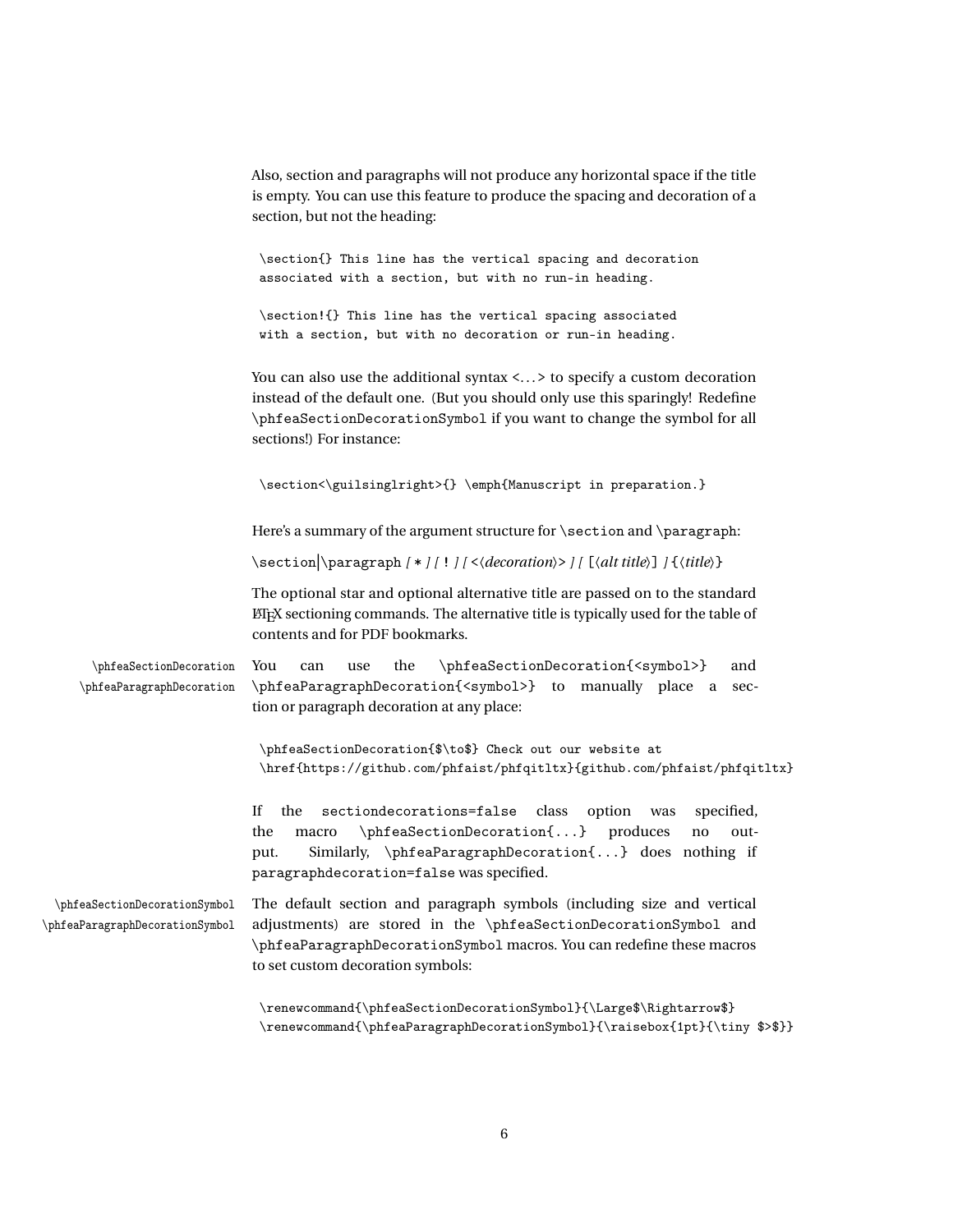<span id="page-6-5"></span><span id="page-6-4"></span><span id="page-6-2"></span>You can customize section and paragraph headings, including spacing and style, by redefining the following macros. \phfeaSectionBeforeSkip The macro \phfeaSectionBeforeSkip (it's a macro, not a length) is used \phfeaSectionAfterHSkip to specify the vertical spacing before a new section heading. The macro (not length) \phfeaSectionAfterHSkip is the horizontal space between the end of the section heading and the beginning of the section text contents. You can redefine these macros to set your custom spacings. (If you're looking to compress the vertical spacings to save on the number of pages, look at the compressverticalspacings= class option and the \phfeaVerticalSpacingCompressionFactor macro.) \phfeaParagraphBeforeSkip The macros \phfeaParagraphBeforeSkip and \phfeaParagraphAfterHSkip \phfeaParagraphAfterHSkip behave similarly for paragraphs. \phfeaSectionStyle The macros \phfeaSectionStyle and \phfeaParagraphStyle are used to \phfeaParagraphStyle set the style of the section and paragraph headings. By default, the default sans/heading style is used at the normal size and in bold face series for sections, and the normal sans style is used at a smaller size for paragraph headings. \phfeaSectionFormatHeading The macros \phfeaSectionFormatHeading{...} and \phfeaParagraphFormatHeading \phfeaParagraphFormatHeading{...} can be redefined to format the section and paragraph headings, respectively. You can redefine these macros to add punctuation, to capitalize the title, etc. For instance: \renewcommand\phfeaSectionFormatHeading[1]{\MakeUppercase{#1}\ ---} The macros \phfeaSectionFormatHeading{...} and \phfeaParagraphFormatHeading{...} are not called if the section/paragraph title argument is empty.

### <span id="page-6-6"></span><span id="page-6-3"></span><span id="page-6-0"></span>**5.2 Vertical spacing**

\phfeaVerticalSpacingCompressi-<br>onFactor discussed to conveniently globally adjust the vertical spacings in the document (including the section and paragraph vertical spacings, as well as the spacing above and below theorems, itemize, and enumerate environments), you can also use the compressverticalspacing=X class option. Alternatively, you can redefine the macro \phfeaVerticalSpacingCompressionFactor to the desired compression factor:

<span id="page-6-1"></span>\renewcommand\phfeaVerticalSpacingCompressionFactor{0.7}

\phfeaDefineTheoremStyle Because the theorem style phfextendedabstracthm is defined at the time that the class is loaded, any customization of \phfeaVerticalSpacingCompressionFactor and \phfeaListsVerticalSkip that happen later in the preamble aren't taken into account. If you change these values in your preamble, you should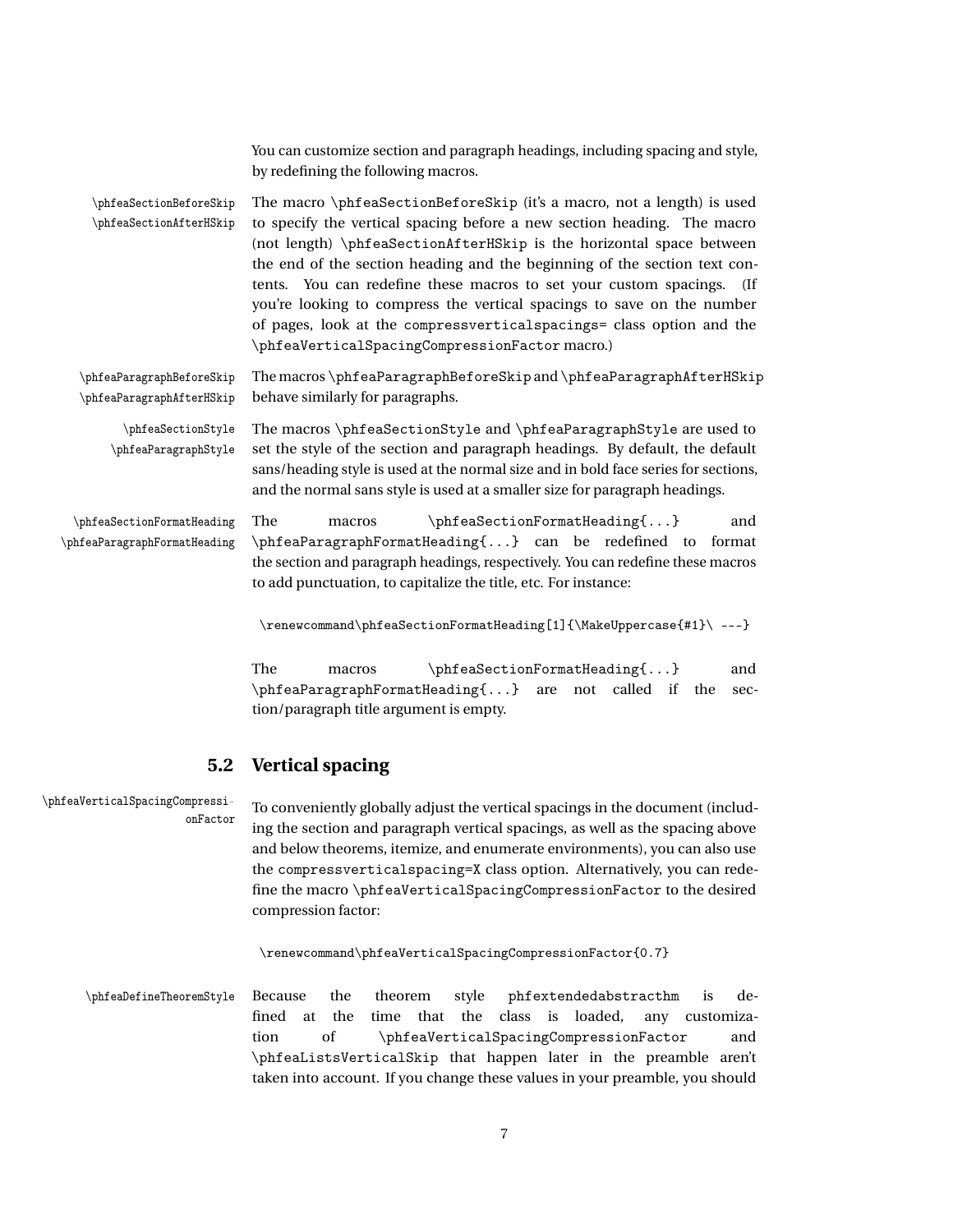<span id="page-7-3"></span><span id="page-7-2"></span>call \phfeaDefineTheoremStyle to redefine the theorem style after your customization.

ctorWeight

\phfeaDisplayVerticalSpacingFa-<br>The vertical spacing factor also affects the vertical spacing around equations, but to a lesser extent. (Compressing the space around the equations by too much would not look nice.) For the spacing between equations, we take the weighted average of 1 and the vertical spacing compression factor, where the weight is given in the macro \phfeaDisplayVerticalSpacingFactorWeight. A weight of 0 means the vertical compression factor doesn't affect the vertical spacing around equations at all; a weight of 1 means the spacing around the equations is scaled exactly by the vertical compression factor.

ctorWeight

\phfeaParskipVerticalSpacingFa-<br>A similar mechanism happens for how we adjust \parskip, the spacing between paragraphs.

### <span id="page-7-5"></span><span id="page-7-1"></span><span id="page-7-0"></span>**5.3 List environments**

enumerate\* This class provides an enumerate-like environment which typesets its items inline, as a list. For example, here is an inline paragraph with (a) one, (b) two, and (c) three points.

> The enumerate\* can be used exactly like you'd use the enumerate environment from the enumitem package, for instance:

```
here is an inline paragraph with \begin{enumerate*}[label=(\alph*)]
\item one,
\item two,
\item three
\end{enumerate*}
points.
```
Check enumitem's documentation for inline lists. You can specify for instance the keys before={{}}, itemjoin={{ }}, and itemjoin\*={{ and }} either as an optional argument to \begin{enumerate\*} or using \setlist:

```
\setlist[enumerate*]{%
  itemjoin*={{ et }}%
}
```
\phfeaListsItemSep \phfeaListsParSep

\phfeaListsVerticalSkip For (non-inline) list environments such as itemize and enumerate, you can redefine \phfeaListsVerticalSkip, \phfeaListsItemSep, and \phfeaListsParSep to set the topsep, itemsep and parsep properties of all of enumitem's list environments. These correspond to the vertical space above and below lists, the space between items, and the space between paragraphs within an item. All these spacings automatically get compressed according to the \phfeaVerticalSpacingCompressionFactor.

> Note that \phfeaListsVerticalSkip is also used for the spacing above and below theorem environments.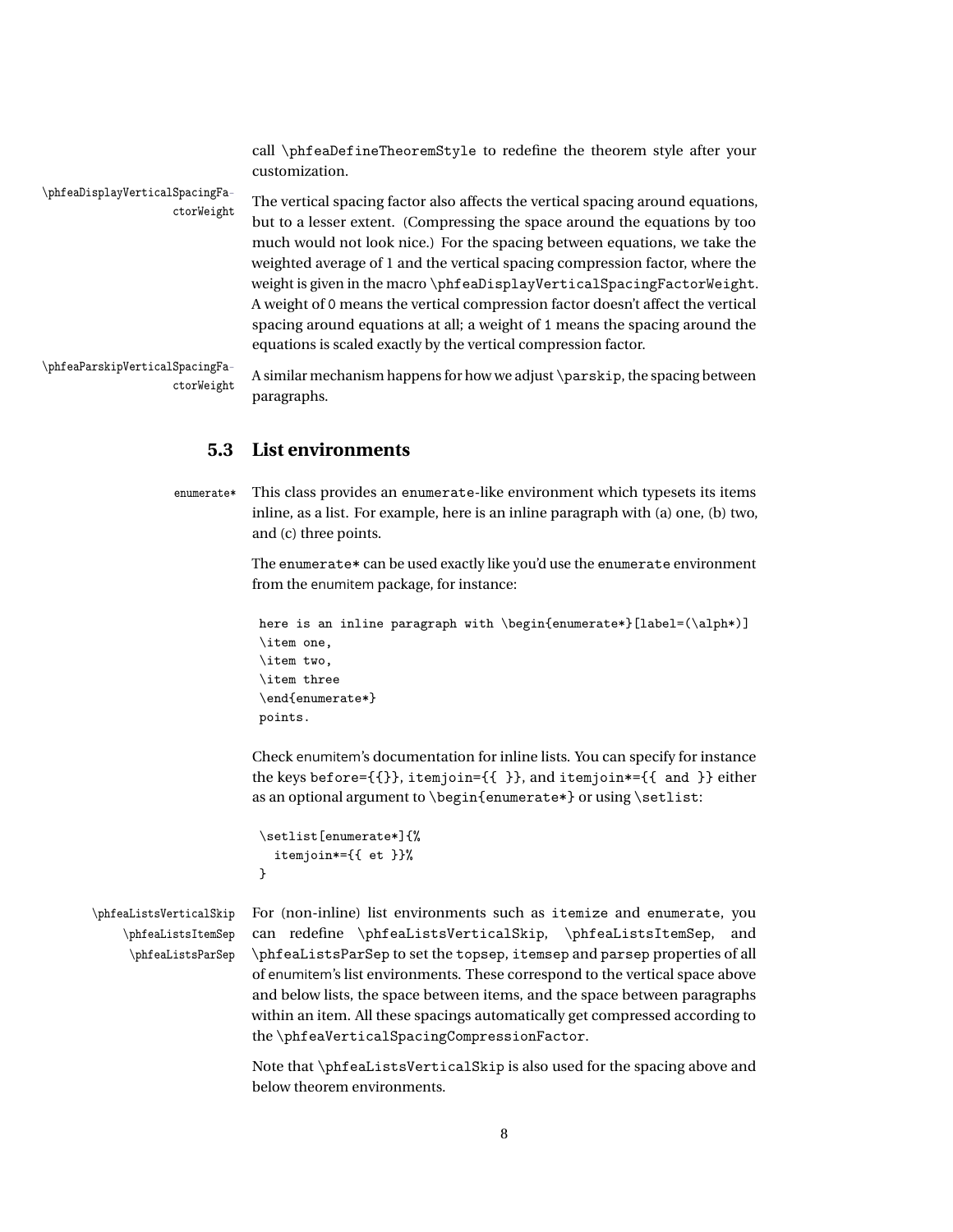### <span id="page-8-13"></span><span id="page-8-0"></span>**5.4 Customization of the main title and general headings style**

\phfeaHeadingStyle The macro \phfeaHeadingStyle is defined to be \sffamily, unless the sansstyle=false class option is provided in which case the macro expands to nothing. You can redefine it to give a different general style to your main title and your section and paragraph headings.

\phfeaTitleStyle The macro \phfeaTitleStyle sets the font style for the main document title. By default the macro is defined to \phfeaHeadingStyle\Large. Redefine this macro to change the title style.

<span id="page-8-16"></span>For instance, if you prefer REVTEX's own simple boldface title, you can use:

```
\renewcommand\phfeaTitleStyle{\bfseries}
```
## **6 Implementation**

Here come the gory details.

#### *Class options*

We process these first, to see which options we should pass on to  $R_{EV}T_{F}X$ .

```
1 \RequirePackage{kvoptions}
2 \SetupKeyvalOptions{%
3 family=phfea,%
4 prefix=phfeaopt@%
5 }
6 \DeclareStringOption[]{papertype}
7 \DeclareStringOption[11pt]{ptsize}
8 \DeclareBoolOption[true]{sectiondecorations}
9 \DeclareBoolOption[true]{paragraphdecorations}
10 \DeclareVoidOption{noheadingdecorations}{%
11 \phfeaopt@sectiondecorationsfalse
12 \phfeaopt@paragraphdecorationsfalse
13 }
14 \DeclareBoolOption[true]{loadtheorems}
15 \DeclareBoolOption[true]{sansstyle}
16 \DeclareStringOption[1]{compressverticalspacing}
17 \DeclareBoolOption[true]{usehyperref}
18 \DeclareStringOption[extended]{pkgset}
19 \ProcessKeyvalOptions*
```
<span id="page-8-17"></span><span id="page-8-14"></span><span id="page-8-10"></span><span id="page-8-9"></span><span id="page-8-6"></span><span id="page-8-5"></span><span id="page-8-4"></span>

```
20 \providecommand\phfea@revtexopts{%
21 aps,pra,%
```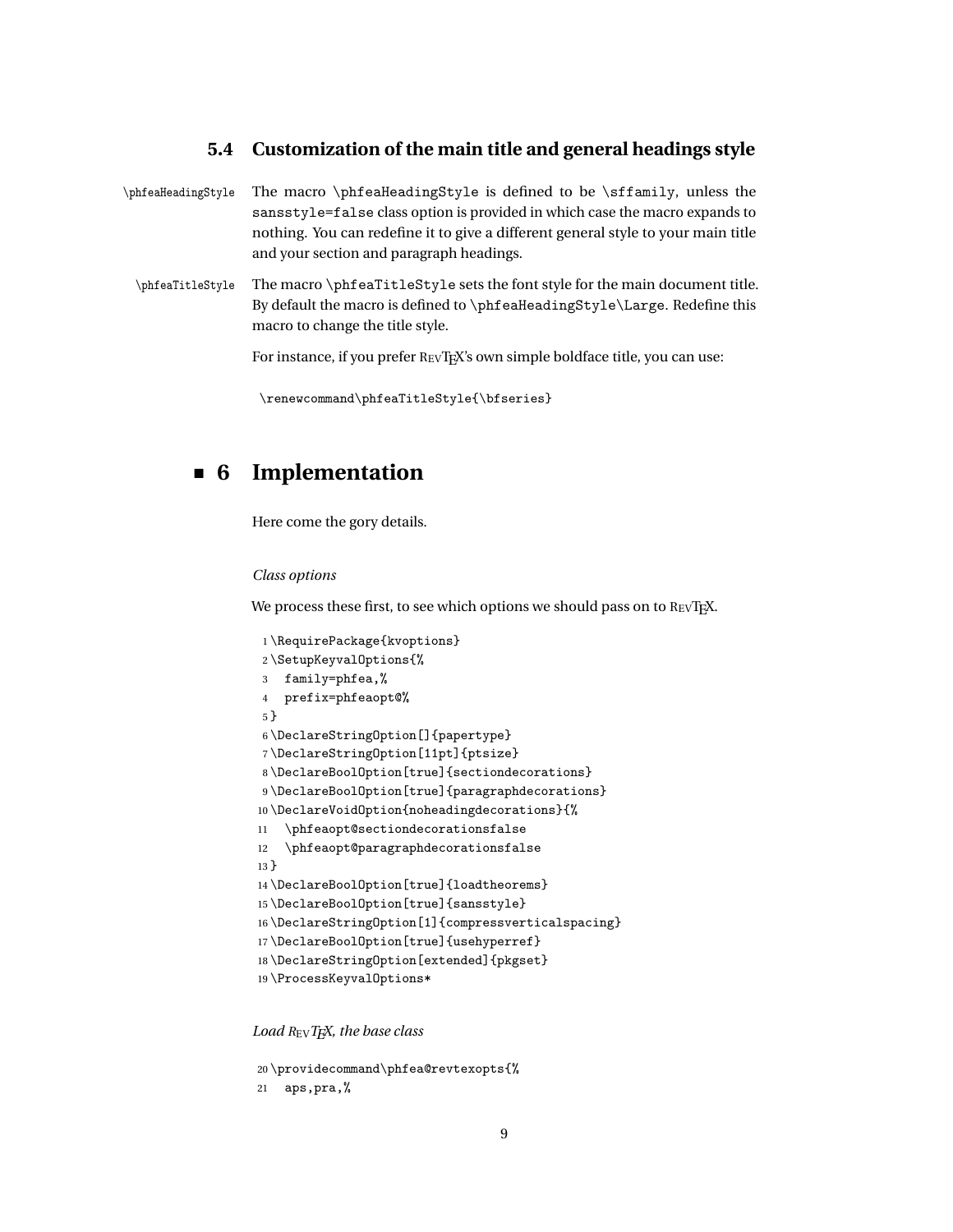```
22 notitlepage,reprint,%
23 onecolumn,tightenlines,%
24 superscriptaddress,%
25 nofootinbib%
26 }
27 \PassOptionsToClass{%
28 \phfea@revtexopts,%
29 \phfeaopt@ptsize,%
30 \phfeaopt@papertype,%
31 }{revtex4-2}
32 \LoadClass{revtex4-2}
```
<span id="page-9-11"></span><span id="page-9-9"></span><span id="page-9-3"></span>We will also need the xparse command for defining some of our commands.

```
33 \RequirePackage{xparse}
```
*Load phfnote for the basic document setup*

```
34 \PassOptionsToPackage{%
35 preset=reset,%
36 pkgset=\phfeaopt@pkgset,%
37 \ifphfeaopt@usehyperref
38 hyperrefdefs={defer,noemail},%
39 \quad \text{If}40 }{phfnote}
41 \RequirePackage{phfnote}
```
#### <span id="page-9-13"></span>*Page geometry*

Set a default page geometry. Works both for A4 paper and for letter paper. It's optimized for 11pt size, though.

<span id="page-9-14"></span><span id="page-9-0"></span> \RequirePackage{geometry} \geometry{hmargin=0.75in,vmargin=0.75in,marginparwidth=0.5in,marginparsep=0.125in}

#### *Default sans serif font*

```
\phfeaHeadingStyle Unless instructed not to do so, set the sans serif font family to be used for section
                   headings and the main title.
```

```
44 \ifphfeaopt@sansstyle
45 \def\phfeaHeadingStyle{\sffamily}
46 \else
47 \def\phfeaHeadingStyle{}
48 \text{ t}
```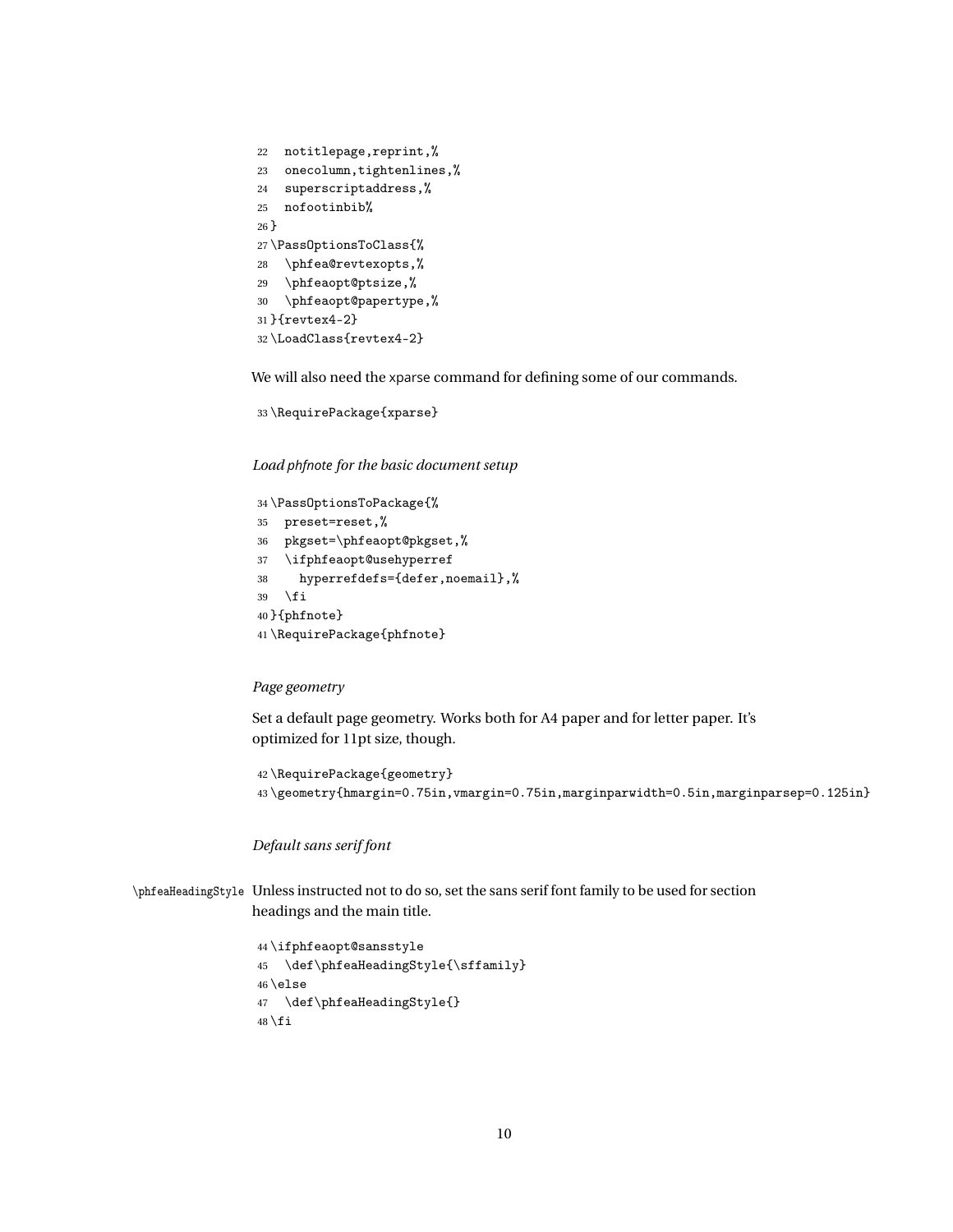#### *Default title format*

```
\phfeaTitleStyle Change REVTEX title format. Title style can be customized by redefining
               \phfeaTitleStyle.
```

```
49 \def\phfeaTitleStyle{\phfeaHeadingStyle\Large}
50 \def\frontmatter@title@format{\phfeaTitleStyle\centering\parskip\z@skip}
```
#### *Vertical spacing compression factor*

Define a general factor by which the section and paragraph spacings will be compressed. This macro is set by the compressverticalspacing=X package option.

```
51 \edef\phfeaVerticalSpacingCompressionFactor{\phfeaopt@compressverticalspacing}
```
Tool for scaling glue expressions (for use with our vertical compression factor):**[1](#page-10-0)**

```
52 \def\phfea@scaleglue#1#2{% {factor}{glueexpr}
53 \glueexpr#2*\numexpr\dimexpr#1pt\relax\relax/65536\relax
54 }
55 \def\phfea@scalegluedpt#1#2{% {factor given as dimexpr in pt}{glueexpr}
56 \glueexpr#2*\numexpr#1\relax/65536\relax
57 }
```
<span id="page-10-4"></span>Adjust spacing around display equations according to the vertical compression factor. Do this only at the beginning of the document, since the user might still want to adjust \phfeaVerticalSpacingCompressionFactor in their preamble.

<span id="page-10-11"></span>\phfeaDisplayVerticalSpacingFactorWeight

We only apply a fraction of the scaling, because it's ugly if we compress equations too much. Define \phfeaDisplayVerticalSpacingFactorWeight as *w* and  $\alpha$  as the vertical scaling factor. The new skips are computed as

oldskip → (1−*w*)oldskip+*w α*oldskip .

(For  $w = 0$  we have oldskip  $\rightarrow$  oldskip. For  $w = 1$  the full scaling factor is applied, oldskip  $\rightarrow \alpha$  oldskip.) By default,  $w = 1/2$ :

58 \def\phfeaDisplayVerticalSpacingFactorWeight{.5}

Tool to compute the new spacing for each of the relevant display-related skips:

<span id="page-10-7"></span>59 \def\phfea@adjustskipweighted#1#2{%

```
60 #1=\glueexpr
```
<span id="page-10-10"></span><span id="page-10-3"></span>61 \phfea@scalegluedpt{% 62 \dimexpr 1\p@ - #2\p@\relax 63 }{#1}%

<span id="page-10-0"></span>**<sup>1</sup>**Thanks *<https://tex.stackexchange.com/a/198966/32188>* !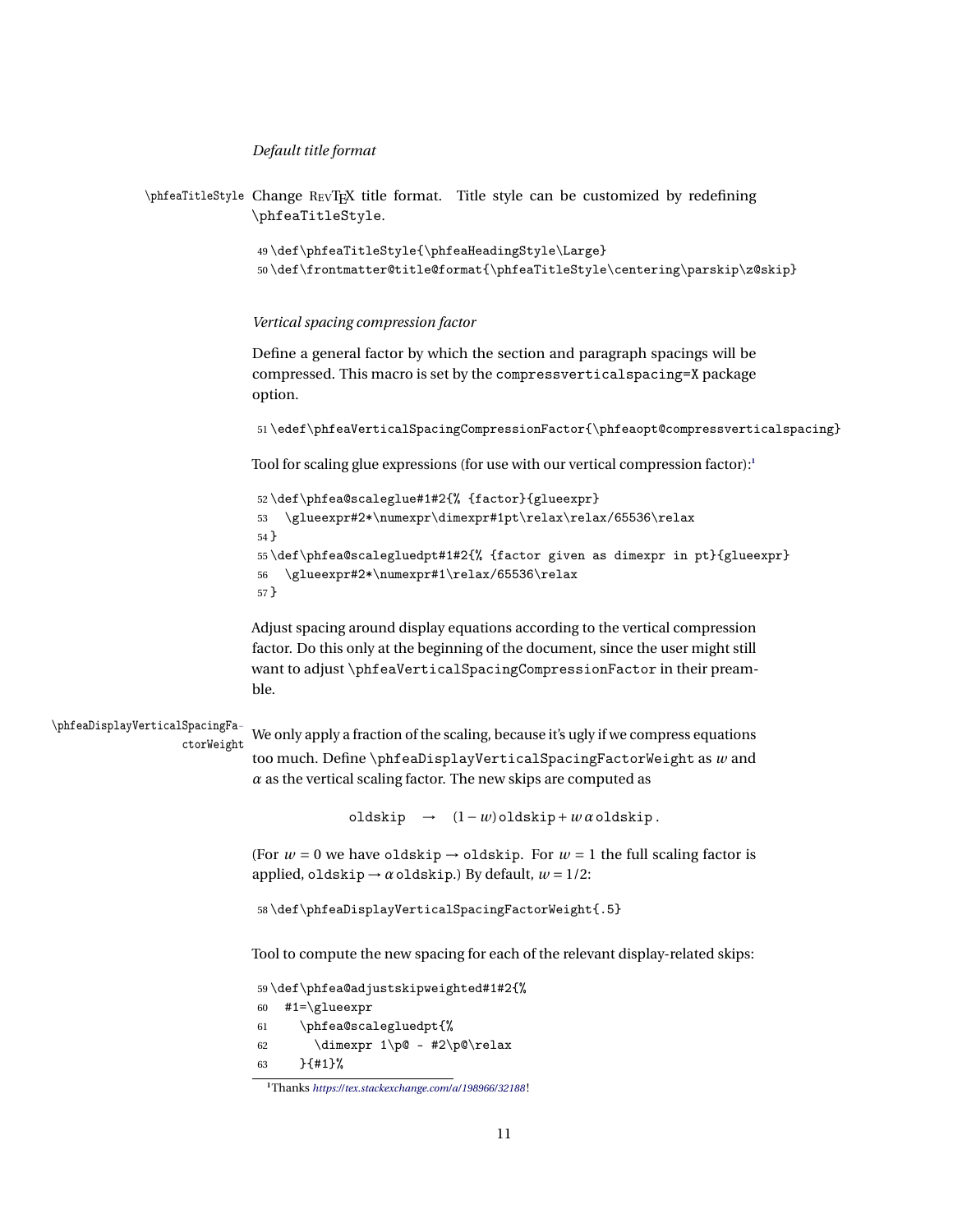```
6465 \phfea@scaleglue{%
66 #2%
67 }{%
68 \phfea@scaleglue{%
69 \phfeaVerticalSpacingCompressionFactor
70 }{%
71 #1
72 }%
73 }%
74 \text{relax}75 }
```
<span id="page-11-21"></span>And schedule this adjustment to be carried out at the beginning of the document.

```
76 \AtBeginDocument{%
```
<span id="page-11-1"></span>\phfea@adjustskipweighted\abovedisplayskip\phfeaDisplayVerticalSpacingFactorWeight

```
78 \phfea@adjustskipweighted\belowdisplayskip\phfeaDisplayVerticalSpacingFactorWeight
```
- <span id="page-11-0"></span>\phfea@adjustskipweighted\abovedisplayshortskip\phfeaDisplayVerticalSpacingFactorWeight
- <span id="page-11-4"></span>\phfea@adjustskipweighted\belowdisplayshortskip\phfeaDisplayVerticalSpacingFactorWeight
- }

#### <span id="page-11-13"></span>\phfeaParskipVerticalSpacingFa-

ctorWeight A similar mechanism affects how we adjust the paragraph skip length \parskip.

```
82 \def\phfeaParskipVerticalSpacingFactorWeight{1}
83 \AtBeginDocument{%
84 \phfea@adjustskipweighted\parskip\phfeaParskipVerticalSpacingFactorWeight
85 }
```
#### *Setup specific for sectioning*

By design, there are only two sectioning levels in a phfextendedabstract document: sections (\section) and paragraphs (\paragraph). Any other sectioning command (e.g., \subsection) will produce an error.

Neither of these two section levels is numbered.

```
86 \setcounter{secnumdepth}{0}
87 \setcounter{tocdepth}{1}
```
\phfeaSectionBeforeSkip Some helper and customization macros for \section.

```
\phfeaSectionAfterHSkip
           \phfeaSectionStyle
      \phfeaSectionDecoration
\phfeaSectionDecorationSymbol
```

```
88 \def\phfeaSectionBeforeSkip{1.5ex plus 0.8ex minus 0.25ex}
89 \def\phfeaSectionAfterHSkip{1em plus 0.2em}
90 \def\phfeaSectionStyle{\normalfont\normalsize\phfeaHeadingStyle\bfseries}
91 \def\phfeaSectionFormatHeading#1{#1}
92 \def\phfeaSectionDecorationSymbol{%
93 \raisebox{0.2ex}{{\notesmaller[0.4]{\ensuremath{\blacksquare}}}}}
```
- <span id="page-11-18"></span><span id="page-11-8"></span><span id="page-11-7"></span>\ifphfeaopt@sectiondecorations
- \def\phfeaSectionDecoration#1{%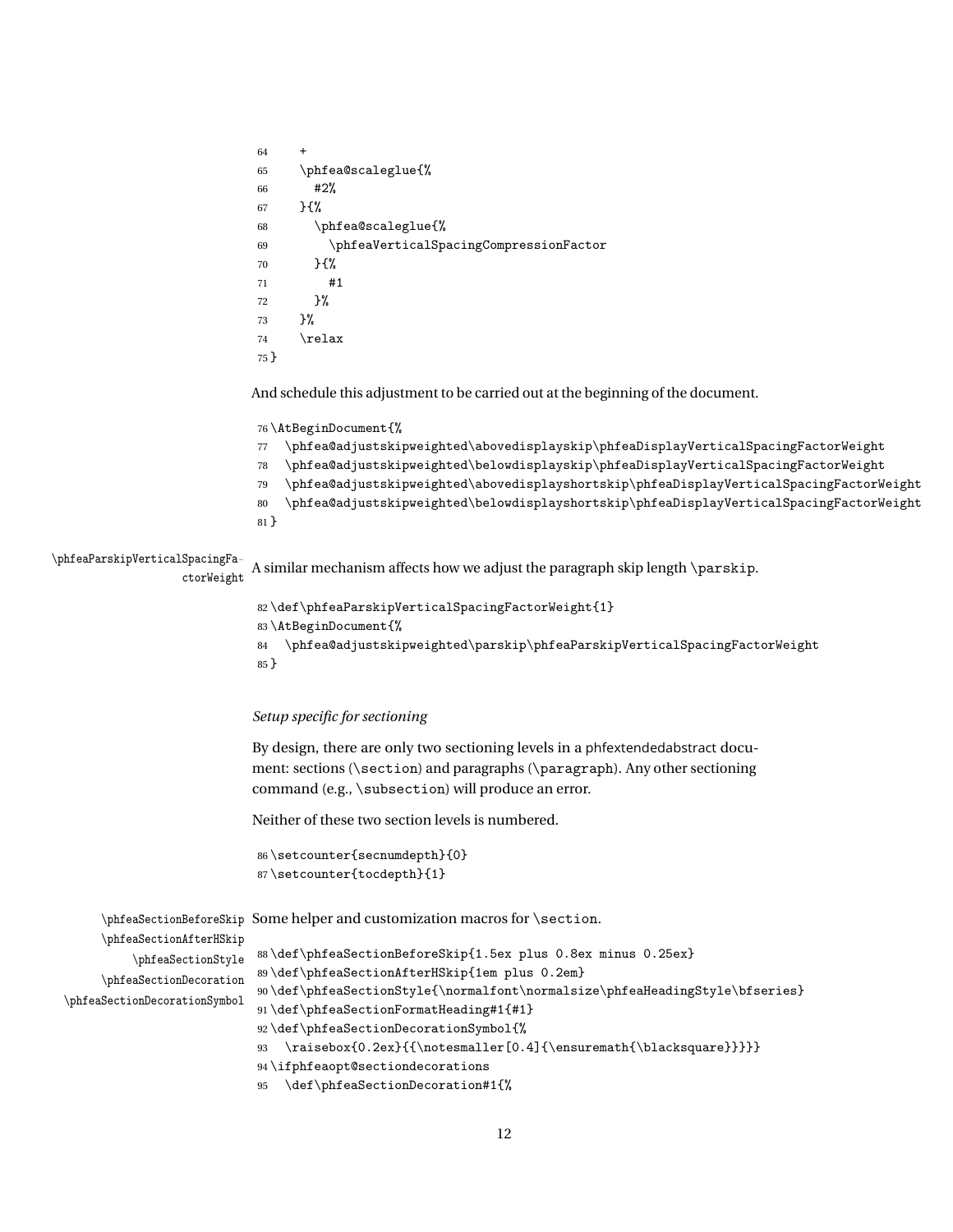```
96 \makebox[\z@][r]{{#1}\hspace*{1.5ex}}%
97 }
98 \else
99 \def\phfeaSectionDecoration#1{}
100 \setminus fi
```
\phfeaParagraphBeforeSkip Same helper and customization macros, now for \paragraph.

<span id="page-12-17"></span><span id="page-12-15"></span><span id="page-12-14"></span><span id="page-12-13"></span><span id="page-12-12"></span>\phfeaParagraphAfterHSkip \phfeaParagraphStyle \phfeaParagraphDecoration \phfeaParagraphDecorationSymbol

```
101 \def\phfeaParagraphBeforeSkip{0.6ex plus 0.4ex minus 0.1ex}
102 \def\phfeaParagraphAfterHSkip{0.75em plus 0.15em}
103 \def\phfeaParagraphStyle{\normalfont\normalsize\phfeaHeadingStyle\small}
104 \def\phfeaParagraphFormatHeading#1{#1}
105 \def\phfeaParagraphDecorationSymbol{%
106 \raisebox{0.2ex}{{\notesmaller[0.6]{\ensuremath{\triangleright}}}}}
107 \ifphfeaopt@paragraphdecorations
108 \def\phfeaParagraphDecoration#1{%
109 \makebox[\z@][r]{{#1}\hspace*{1ex}}%
110 }
111 \else
112 \def\phfeaParagraphDecoration#1{}
113 \fi
```
<span id="page-12-4"></span>Now we redefine  $\setminus$  and  $\parrow$  for formatting. Also allow \section! and \paragraph! that remove the decoration and \section <...> and \paragraph<...> that replace the decoration. In all cases, the indent is removed if the main argument (section/paragraph title) is an empty argument. We also accept a starred version and an optional argument, and pass those on to \@startsection; these options are sometimes useful in order to work around fragile tokens in the title, etc.

We start with the generic code that will call \@startsection for both sections and paragraphs. The generic code will be given the level number (1 or 2) and will produce the correct \@startsection code for that level, fetching its information from the correctly named macros. We first define some simple definitions that specify where to look for those level-specific macros.

```
114 \def\phfea@ss@levelname#1{\ifcase#1\or section\or paragraph\fi}
115 \def\phfea@ss@levelName#1{\ifcase#1\or Section\or Paragraph\fi}
116 \def\phfea@ss@get#1#2{% <levelno><MacroPostfixName>
117 \csname phfea\phfea@ss@levelName{#1}#2\endcsname}
118 \def\phfea@ss@getnoexpand#1#2{% <levelno><MacroPostfixName>
119 \expandafter\noexpand\csname phfea\phfea@ss@levelName{#1}#2\endcsname}
```
<span id="page-12-11"></span>\phfea@startsection We now define the main internal \phfea@startsection macro which will produce the correct \@startsection command for the given section level. The arguments to \phfea@startsection are:

- #1: level number, 1 or 2;
- #2: an optional star;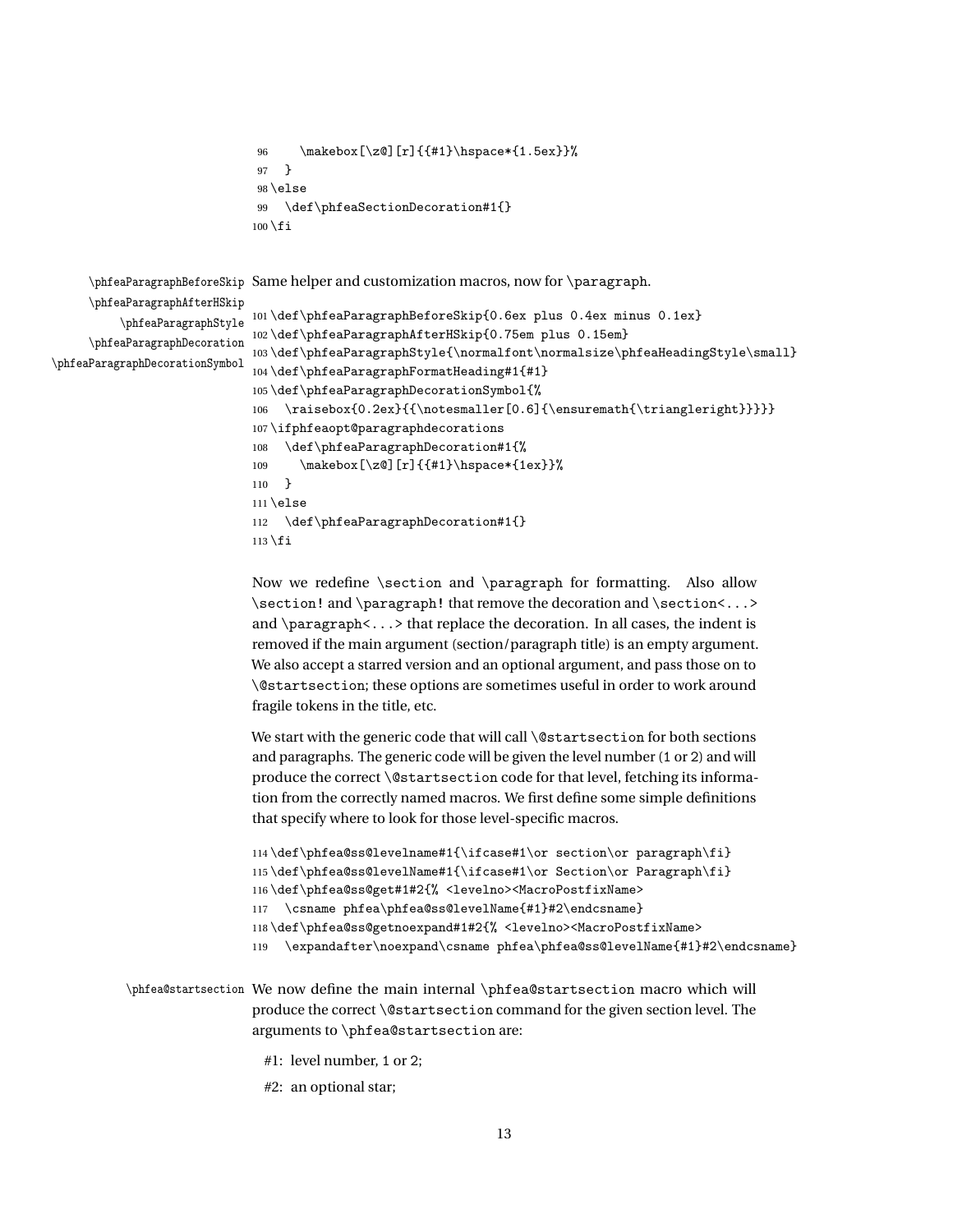- #3: an optional ! character (meaning, don't display the decoration);
- #4: an optional <〈*decoration tokens*〉> argument to replace the decoration;
- #5: an optional argument, the alternative title to write in the AUX file (e.g. for use in the table of contents);
- #6: a mandatory argument, the title of the section/paragraph.

```
120 \newtoks\phfea@ss@decorationtoks
121 \newtoks\phfea@ss@alttitle
122 \newtoks\phfea@ss@title
123 \NewDocumentCommand{\phfea@startsection}{m s t! d<> o m}{%
```
<span id="page-13-4"></span>Store the alternative title and title in token registers.

```
124 \phfea@ss@decorationtoks={#4}%
125 \phfea@ss@alttitle={#5}%
126 \phfea@ss@title={#6}%
```
Inform the user in case of option inconsistencies or redundancies.

```
127 \IfNoValueF{#4}{%
128 \IfBooleanT{#3}{%
129 \PackageWarning{phfextendedabstract}{section/paragraph: '!'
130 modifier ignored when custom decoration '<...>' is specified}%
131 }%
132 }%
```
Now define a temporary macro  $x$  that will contain the correct code for a call to ETEX' low-level \@startsection command. Remember to prefix all macros by \noexpand unless they should be expanded in the preparation of that code for \@startsection. LTFX' \@startsection takes a lot of arguments, let's be careful not to miss any. Also, we can use the convenient construct \phfea@ss@getnoexpand{#1}{XyzProperty} which in this \edef will expand to \noexpand\phfea〈Section*|*Paragraph〉XyzProperty.

```
133 \edef\x{%
134 \noexpand\@startsection{\phfea@ss@levelname{#1}}%
```
First come the *\level number*} and *\indent*} arguments:

```
135 {#1}%
136 \{ \zeta \}
```
Then comes the 〈*before skip*〉 argument. Use \phfea@scaleglue to account for the vertical compression factor.

<span id="page-13-8"></span><span id="page-13-1"></span>

| 137 |                                                                              |
|-----|------------------------------------------------------------------------------|
| 138 | \noexpand\phfea@scaleglue{\noexpand\phfeaVerticalSpacingCompressionFactor}{% |
| 139 | \noexpand\glueexpr\phfea@ss@getnoexpand{#1}{BeforeSkip}\noexpand\relax       |
| 140 |                                                                              |
| 141 |                                                                              |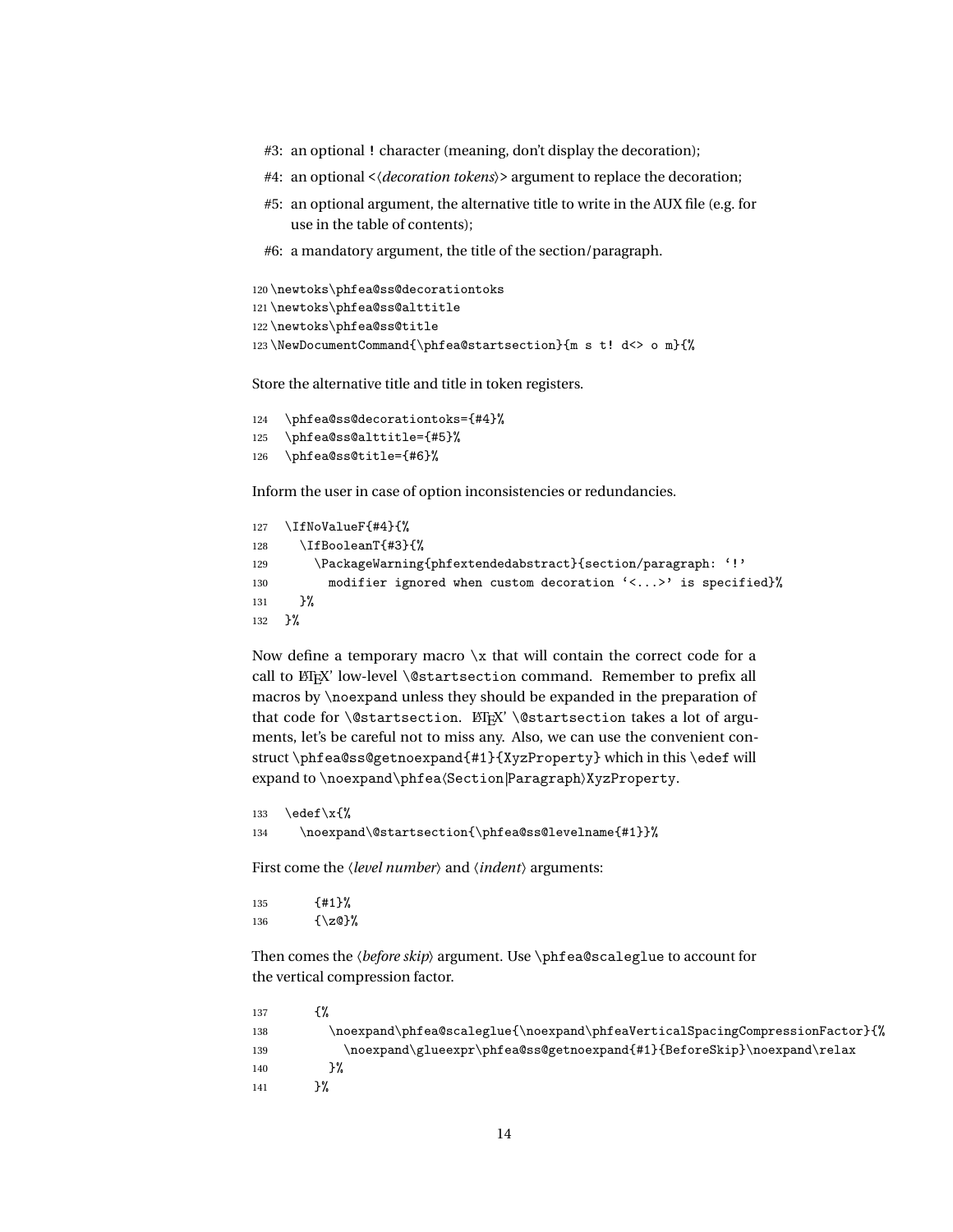Then comes the 〈*after skip*〉 argument. Set the after skip to zero if the title is empty, otherwise specify the given \phfeaSection/ParagraphAfterHSkip as a negative value to indicate we want a run-in heading. Note that while the syntax '1.5\glueexpr...' doesn't preserve plus/minus stretchability components as it coerces the glue to a dimen, the syntax '-\glueexpr...' does preserve these components (presumably because −1 is integer?).

```
142 {\if\relax\detokenize{#6}\relax
143 \noexpand\z@
144 \text{else}145 -\noexpand\glueexpr\phfea@ss@getnoexpand{#1}{AfterHSkip}\noexpand\relax
146 \fi}%
```
The 〈*style*〉 argument to specify the section heading's font style. We provide a decoration, possibly a custom decoration if provided with the <...> syntax; we remove the default decoration if the no-decoration argument (a ! character) was specified.

```
147 \{%
148 \IfNoValueTF{#4}{%
149 \IfBooleanTF{#3}{% with "!", no custom decoration --> nothing
150 }{% no "!", no custom decoration
151 \phfea@ss@getnoexpand{#1}{Decoration}%
152 \phfea@ss@getnoexpand{#1}{DecorationSymbol}%
153 }%
154 }{% with custom decoration (ignores "!" argument)
155 \phfea@ss@getnoexpand{#1}{Decoration}%
156 {\the\phfea@ss@decorationtoks}%
157 }%
158 \phfea@ss@getnoexpand{#1}{Style}%
159 }%
```
<span id="page-14-12"></span><span id="page-14-11"></span><span id="page-14-8"></span>An optional \* indicates the starred version of the sectioning commands. If the user increased the secnumcounter to have numbered sections, then the starred variant gives a section heading without any section number or TOC entry.

<span id="page-14-2"></span>160 \IfBooleanT{#2}{\*}%

Now comes the optional 〈*alternative title*〉 argument that will be written to the AUX file. We always provide this argument to \@startsection, specifying by default the main title argument #6 (non-starred variant) or an empty argument (for a starred variant). We do this because otherwise, \@startsection will copy all the other commands we add in its argument (e.g., title formatting, etc.) and will write them to the AUX file.

```
161 \IfValueTF{#4}{[\the\phfea@ss@alttitle]}{%
162 \IfBooleanTF{#2}{[]}{[\the\phfea@ss@title]}%
163 }%
```
Finally, this is the main 〈*section title*〉 argument. If the title is not empty, we also provide the title wrapped in a corresponding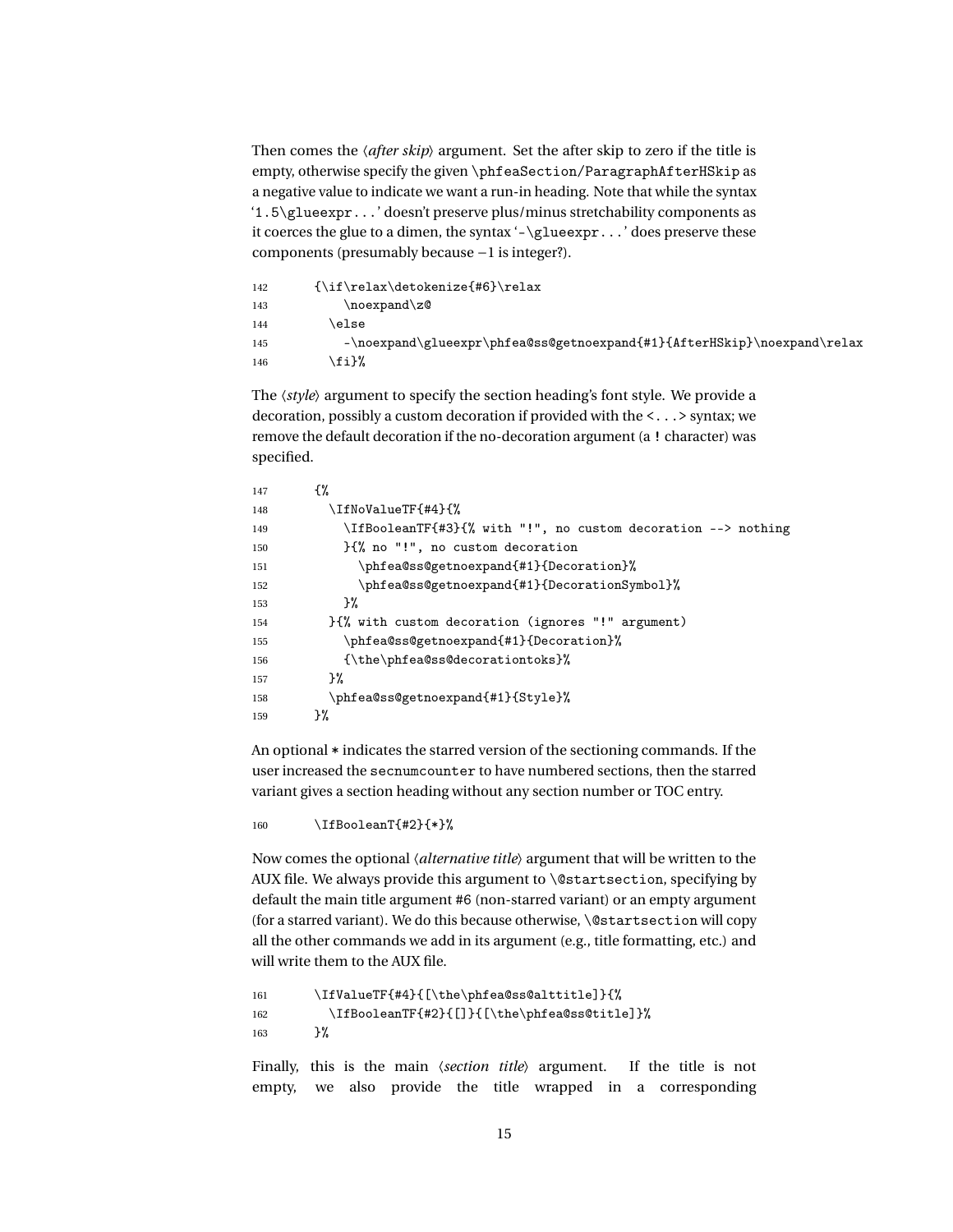\phfeaSection/ParagraphFormatHeading macro call. Everything should be protected in \texorpdfstring calls to avoid *pdflatex* from complaining about invalid junk in PDF bookmark strings.

```
164 \{%
165 \if\relax\detokenize{#6}\relax\else
166 \noexpand\texorpdfstring{%
167 \phfea@ss@getnoexpand{#1}{FormatHeading}{\the\phfea@ss@title}%
168 }{%
169 \the\phfea@ss@title
170 }%
171 \qquad \qquad \text{if }172 }%
173 }%
174 %\message{**** EMITTING @startsection: |\detokenize\expandafter{\x}| ***}%
175 \quad \text{X}176 }
```
<span id="page-15-22"></span><span id="page-15-4"></span>\section Define \section and \paragraph as sectioning levels 1 and 2.

```
\paragraph
```
<span id="page-15-18"></span><span id="page-15-17"></span> \def\section{\phfea@startsection{1}} \def\paragraph{\phfea@startsection{2}}

Provide an explanative error message if the user attempts to use \subsection, \subsubsection or \subparagraph.

```
179 \def\phfea@nosectioncmd#1{%
180 \ClassError{phfextendedabstract}{%
181 %
182 There is no '\string#1' command in 'phfextendedabstract'
183 documents. You can only use '\string\section' and
184 '\string\paragraph'. If you find yourself needing additional
185 sectioning levels, it might be that your extended abstract is too
186 detailed and you should stick to a higher level description of
187 your results. If you do need additional section levels, it is
188 likely that you will be better off with a different document
189 class. If you'd like to stick with 'phfextendedabstract' and you
190 really know what you're doing, then you could redefine the
191 sectioning commands as necessary based on '\string\@startsection'
192 as is done in standard LaTeX classes. Good luck!
193 %
194 }{}%
195 }
196 \def\phfea@nosectioncmd@def#1{%
197 \def#1{\phfea@nosectioncmd#1}%
198 }
199 \phfea@nosectioncmd@def\part
200 \phfea@nosectioncmd@def\chapter
201 \phfea@nosectioncmd@def\subsection
202 \phfea@nosectioncmd@def\subsubsection
```

```
203 \phfea@nosectioncmd@def\subparagraph
```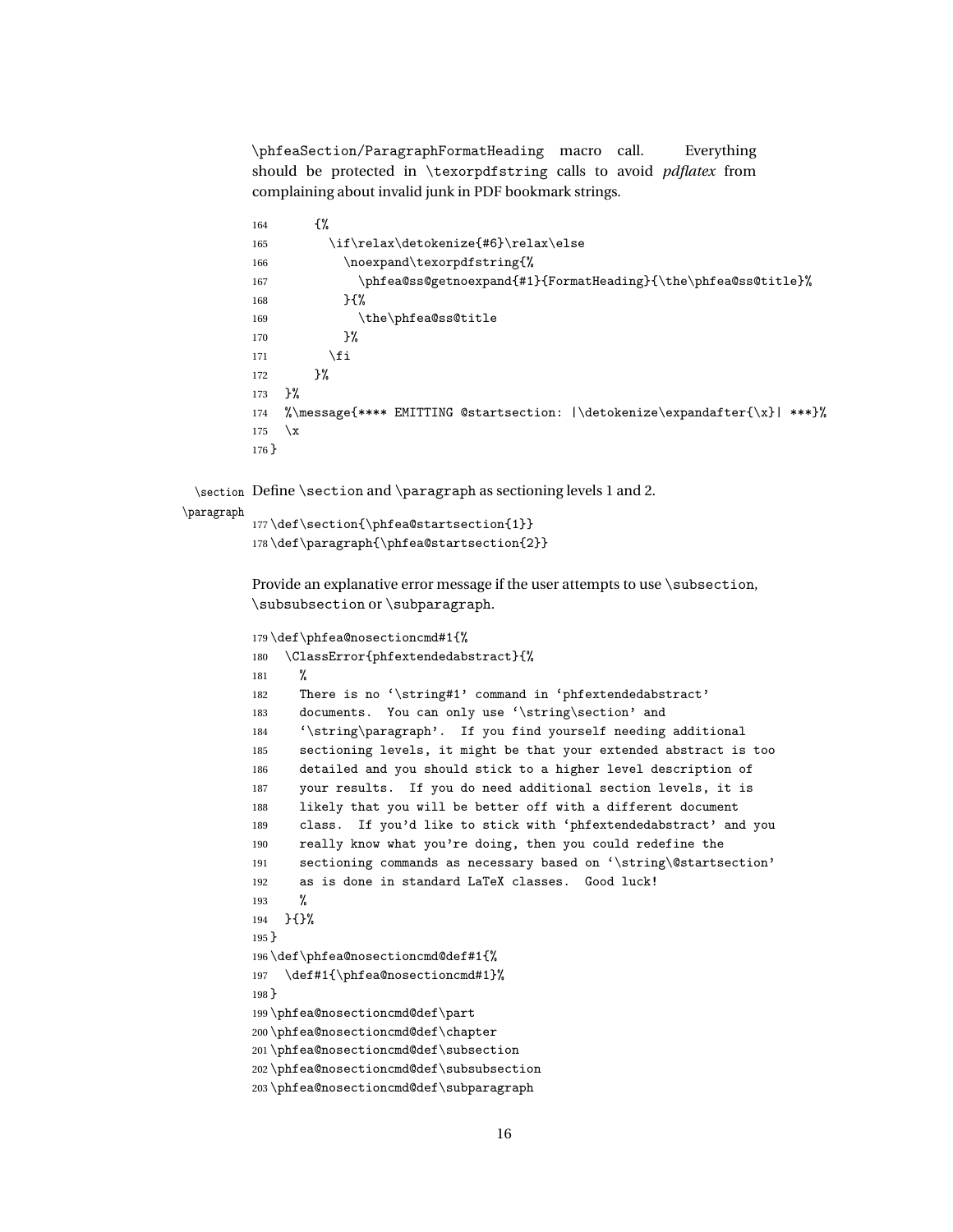#### <span id="page-16-1"></span>*Set up itemization and enumeration environments*

Provide customizable lengths for lists via macros (item sep, paragraph sep and vertical skip above and below list environments).

<span id="page-16-13"></span><span id="page-16-11"></span><span id="page-16-9"></span>\phfeaListsVerticalSkip \phfeaListsItemSep \phfeaListsParSep 204 \def\phfeaListsVerticalSkip{0.6ex plus 0.4ex minus 0.1ex} 205 \def\phfeaListsItemSep{0.3ex plus 0.15ex minus 0.1ex} 206 \def\phfeaListsParSep{0.7\parskip}

> <span id="page-16-4"></span>Prepare the commands to run to configure enumitem correctly in an internal macro which we will call if enumitem is indeed loaded.

<span id="page-16-8"></span>207 \def\phfea@setup@enumitem{%

Apply the spacings.

```
208 \setlist{%
209 itemsep={%
210 \phfea@scaleglue{%
211 \phfeaVerticalSpacingCompressionFactor}{\phfeaListsItemSep}},
212 parsep={%
213 \phfea@scaleglue{%
214 \phfeaVerticalSpacingCompressionFactor}{\phfeaListsParSep}},
215 topsep={%
216 \phfea@scaleglue{%
217 \phfeaVerticalSpacingCompressionFactor}{\phfeaListsVerticalSkip}},
218 }%
```
<span id="page-16-14"></span><span id="page-16-7"></span>enumerate\* Create the enumerate\* list enumeration environment.

```
219 \newlist{enumerate*}{enumerate*}{1}
220 \setlist[enumerate*]{
221 label={(\gamma*)}222 before={},
223 itemjoin={{ }},
224 itemjoin*={{ and }}
225 \frac{1}{6}226 }
```
And now, check if enumitem is loaded and apply the definitions.

<span id="page-16-0"></span>227 \@ifpackageloaded{enumitem}{\phfea@setup@enumitem}{}

#### *Setup specific for theorems*

Create a new theorem style called extendedabstracthm. Note that if amsthm (or similar) wasn't loaded, then \newtheoremstyle isn't defined. In that case, we simply won't define the new theorem style right now.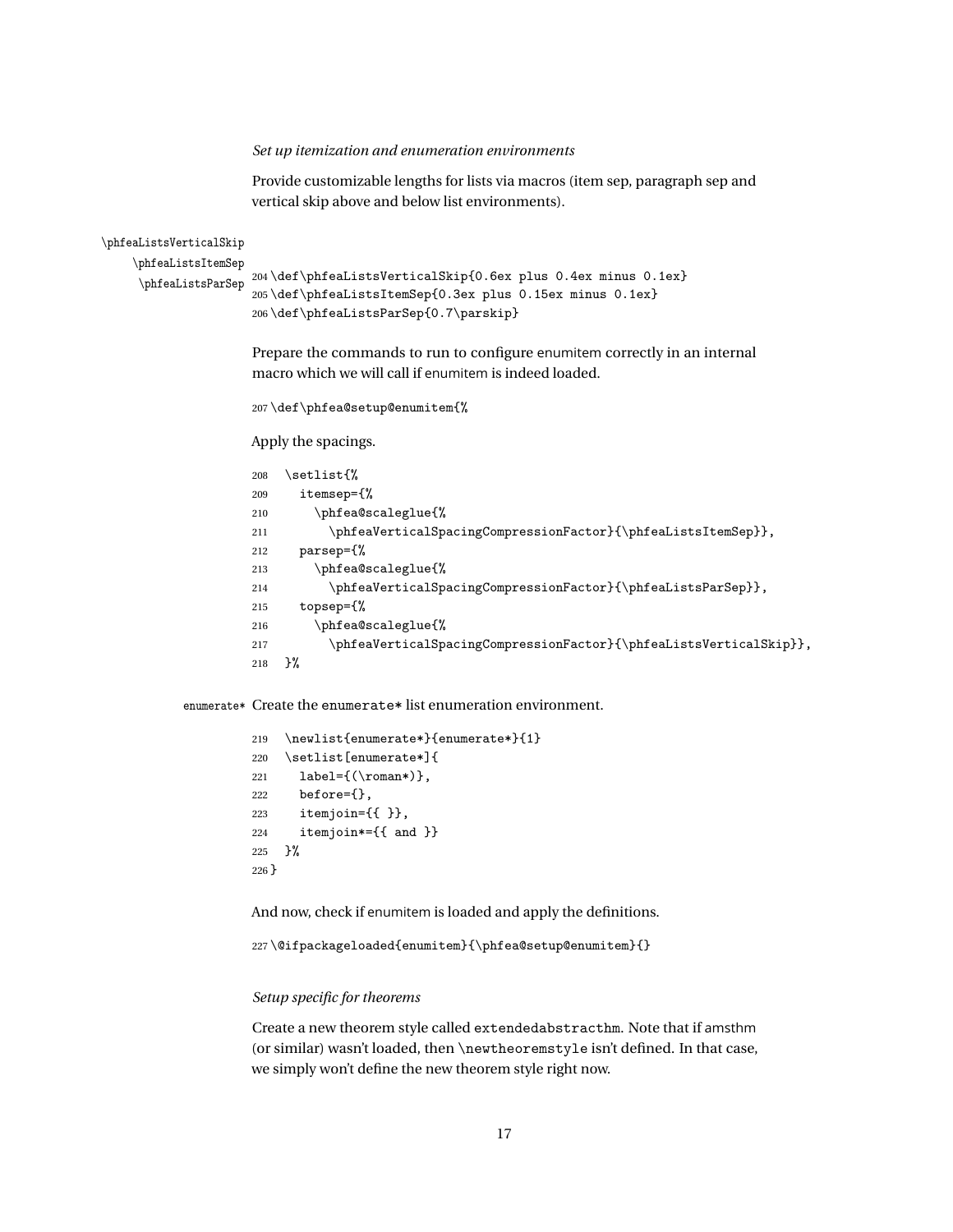<span id="page-17-13"></span><span id="page-17-9"></span>\def\phfeaDefineTheoremStyle{%

```
229 \newtheoremstyle{phfextendedabstractthm}%
230 {\phfea@scaleglue{%
231 \phfeaVerticalSpacingCompressionFactor}{\phfeaListsVerticalSkip}}%
232 {\phfea@scaleglue{%
233 \phfeaVerticalSpacingCompressionFactor}{\phfeaListsVerticalSkip}}%
234 {\itshape}%
235 {\z@}%
236 {\bfseries\itshape}%
237 {:}%
238 {0.8em}%
239 {\thmname{##1\thmnumber{ ##2}\thmnote{ (##3)}}}%
240 }
```
<span id="page-17-18"></span><span id="page-17-1"></span>Ensure we create our new theorem style (only if \newtheoremstyle is available) and load our phfthm package. Make sure we don't load phfthm if we were asked not to load theorems in the class options.

```
241 \ifdefined\newtheoremstyle
242 \phfeaDefineTheoremStyle
243 \fi
244 \ifphfeaopt@loadtheorems
245 \ifdefined\newtheoremstyle\else
246 \ClassError{phfextendedabstract}{%
247 %
248 Impossible to load theorems ('loadtheorems=true') because there
249 is no \string\newtheoremstyle\space command that was defined.
250 Consider setting 'pkgset=...' so that a theroems-related package
251 (e.g., amsthm) is loaded! (e.g. 'pkgset=minimal', 'pkgset=rich'
252 or 'pkgset=extended'). Alternatively, set the class option
253 'loadtheorems=false' and you can then manually define any
254 theorem environments you'd like using your favorite pacakges.
255 %
256 }{}
257 \overline{1}258 \PassOptionsToPackage{proofref=false,theoremstyle=phfextendedabstractthm}{phfthm}
259 \RequirePackage{phfthm}
260 \fi
```
### <span id="page-17-17"></span><span id="page-17-10"></span><span id="page-17-0"></span>**Change History**

v1.0

General: Initial version . . . . . . . . . . . . . . . . . . . . . . . . . . . . . . . . . . . . . . . . . . . . . [1](#page-0-1)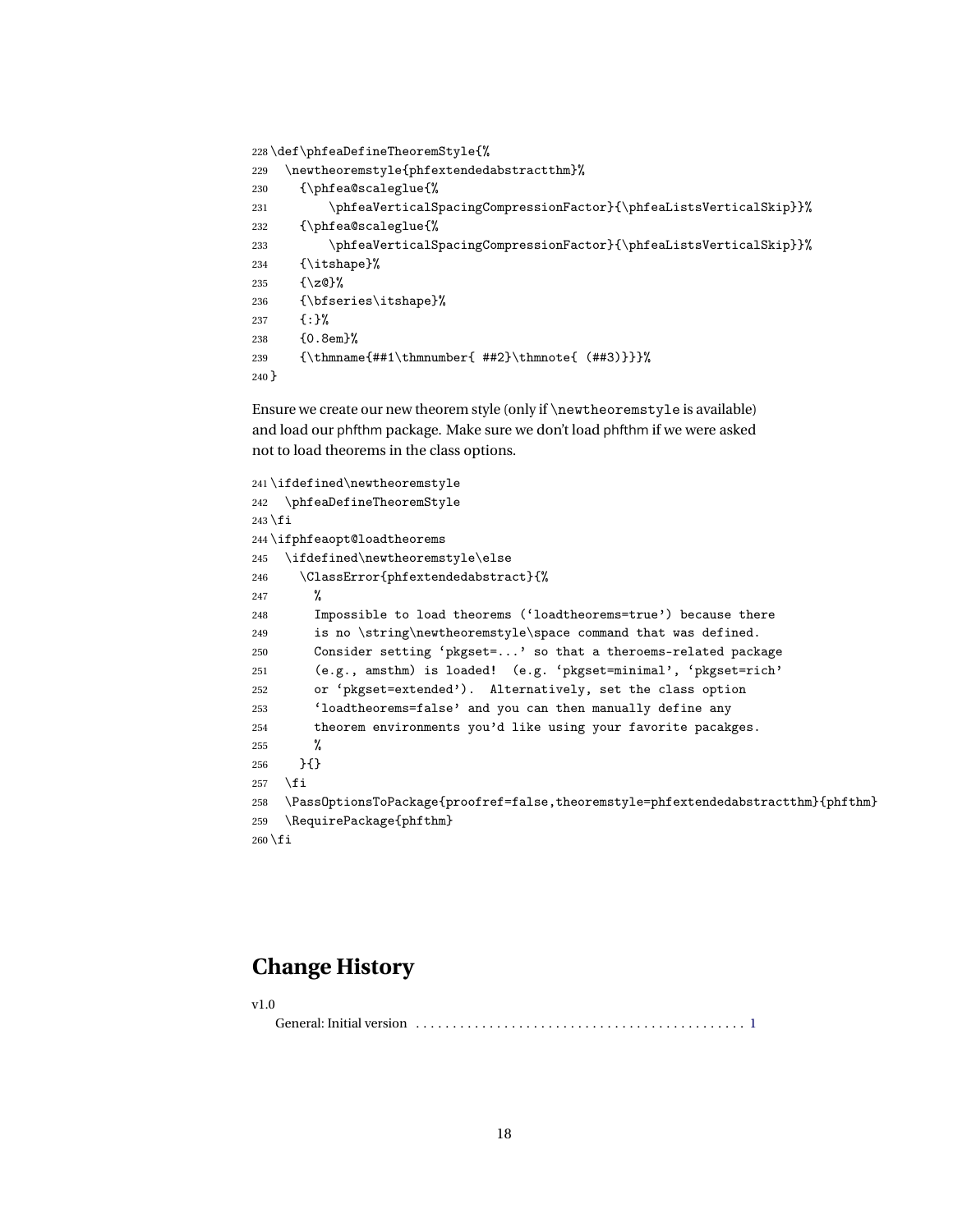# <span id="page-18-0"></span>**Index**

Numbers written in italic refer to the page where the corresponding entry is described; numbers underlined refer to the code line of the definition; numbers in roman refer to the code lines where the entry is used.

| <b>Symbols</b>                                                          | F                                                                                |
|-------------------------------------------------------------------------|----------------------------------------------------------------------------------|
| \@ifpackageloaded  227                                                  | \frontmatter@title@format  50                                                    |
| $\text{U}\$ startsection  134, 191                                      |                                                                                  |
| 10pt (pkg. opt.) $\dots\dots\dots\dots\dots\dots$<br>4                  | G                                                                                |
| 11pt (pkg. opt.) $\ldots \ldots \ldots \ldots \ldots$<br>$\overline{4}$ | geometry  3                                                                      |
| 12pt (pkg. opt.) $\ldots \ldots \ldots \ldots \ldots$<br>$\overline{4}$ | \geometry  43                                                                    |
|                                                                         | \glueexpr  53, 56, 60, 139, 145                                                  |
| A                                                                       |                                                                                  |
| $a4$ paper (pkg. opt.) $\dots \dots \dots \dots$                        | н                                                                                |
| \abovedisplayshortskip  79                                              | \hspace  96, 109                                                                 |
| \abovedisplayskip<br>77                                                 | hyperref $\ldots \ldots \ldots \ldots \ldots \ldots \ldots 2, 5$                 |
| 17                                                                      | L                                                                                |
| \AtBeginDocument  76,83                                                 | $\left\{\text{IfBoolean}\right\}$ 128,160                                        |
|                                                                         | \IfBooleanTF  149, 162                                                           |
| B                                                                       | $\frac{114,115}{116}$                                                            |
| \belowdisplayshortskip<br>80                                            | $\left\{ \left( \left( \left\{ 241, 245 \right. \right. \right. \right. \right.$ |
| \belowdisplayskip  78                                                   | \IfNoValueF  127                                                                 |
| $\b$ fseries  90,236                                                    | \IfNoValueTF  148                                                                |
| blacksquare  93                                                         | \ifphfeaopt@loadtheorems  244                                                    |
|                                                                         | \ifphfeaopt@paragraphdecorations                                                 |
| C                                                                       |                                                                                  |
| caption $\ldots \ldots \ldots \ldots \ldots \ldots \ldots 2$            | \ifphfeaopt@sansstyle  44                                                        |
| $\centerdot$                                                            | \ifphfeaopt@sectiondecorations                                                   |
|                                                                         |                                                                                  |
| $\text{ClassError}$ 180, 246                                            | \ifphfeaopt@usehyperref  37                                                      |
| compressverticalspacing<br>(pkg.                                        | \IfValueTF  161                                                                  |
| opt.) $\ldots \ldots \ldots \ldots \ldots \ldots$                       | \itshape  234, 236                                                               |
| $\cosh$ 117, 119                                                        |                                                                                  |
| D                                                                       | L                                                                                |
| \DeclareBoolOption  8, 9, 14, 15, 17                                    | \Large  49                                                                       |
| \DeclareStringOption  6, 7, 16, 18                                      | $letterpaper (pkg. opt.) \ldots \ldots \ldots 4$                                 |
| \DeclareVoidOption  10                                                  | $\text{LoadClass}$ 32                                                            |
| \detokenize  142, 165, 174                                              | loadtheorems (pkg. opt.)  4                                                      |
| $\dim \text{expr} \dots \dots \dots \dots \dots 53,62$                  |                                                                                  |
|                                                                         | M                                                                                |

#### **E**

| $\text{S}$ , 106                           |
|--------------------------------------------|
| enumerate* (environment) $\ldots$ . 8, 219 |
| enumitem  2, 3, 5, 8, 17                   |
| environments:                              |
| enumerate $*$ 8,219                        |
| $\expandafter$ 119, 174                    |

| $\{message \dots \dots \dots \dots \dots 174$                  |  |  |  |  |  |  |  |  |  |  |  |  |
|----------------------------------------------------------------|--|--|--|--|--|--|--|--|--|--|--|--|
| microtype $\ldots \ldots \ldots \ldots \ldots \ldots \ldots 5$ |  |  |  |  |  |  |  |  |  |  |  |  |

#### **N**

| \NewDocumentCommand  123             |  |
|--------------------------------------|--|
|                                      |  |
| \newtheoremstyle  229, 241, 245, 249 |  |
| \newtoks  120, 121, 122              |  |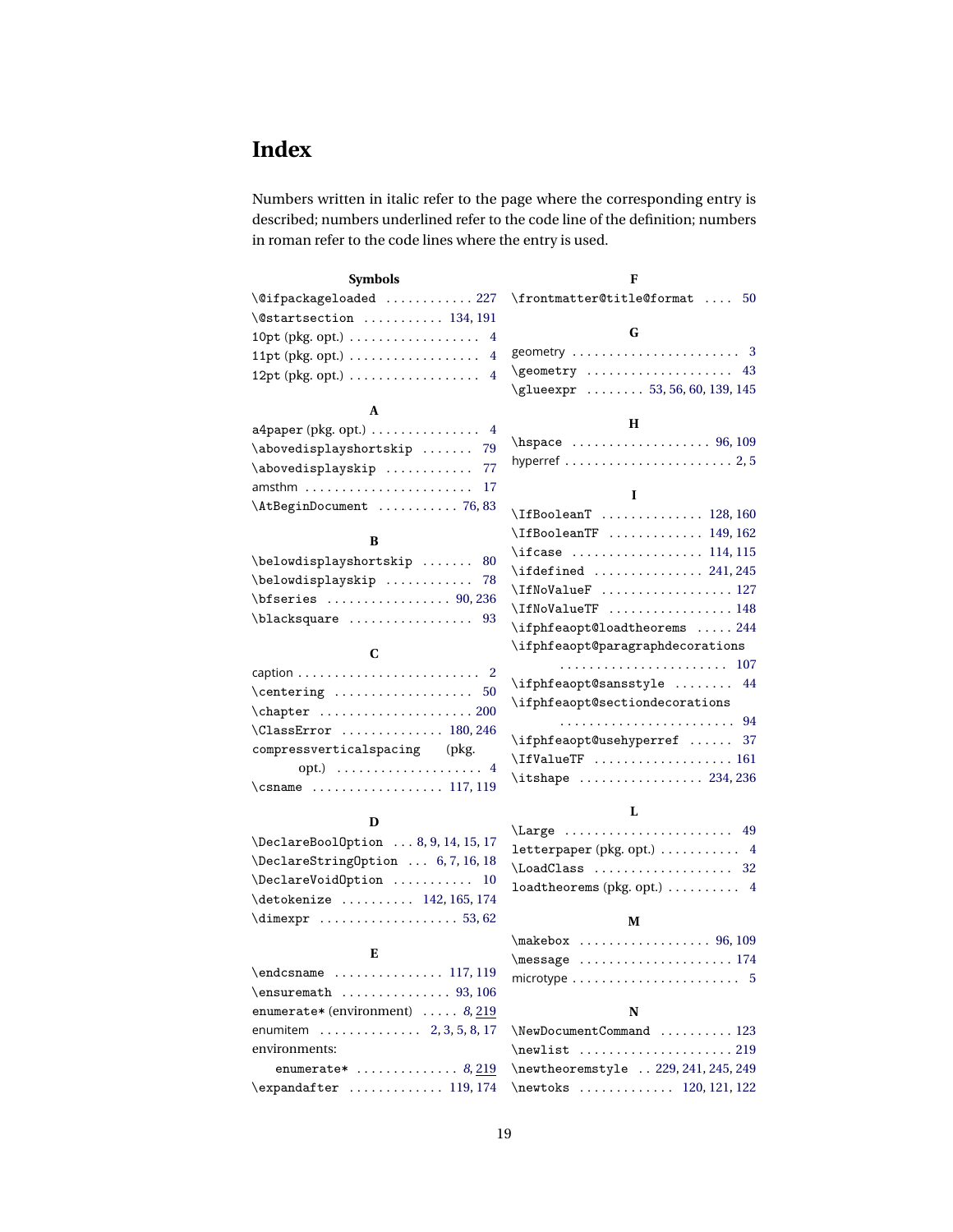| \noexpand 119, 134, 138, 139, 143, 145, 166                 | \phfea@nosectioncmd  179, 197                            |
|-------------------------------------------------------------|----------------------------------------------------------|
| noheadingdecorations (pkg. opt.) 4                          | \phfea@nosectioncmd@def                                  |
|                                                             | $\ldots$ 196, 199, 200, 201, 202, 203                    |
| $\normal$ normalsize  90, 103                               | $\phi$ 20, 28                                            |
|                                                             | $\phi$ scaleglue  52,                                    |
| $\text{numexpr} \dots \dots \dots \dots \dots 53,56$        | 65, 68, 138, 210, 213, 216, 230, 232                     |
|                                                             | $\phi$ scalegluedpt  55, 61                              |
| 0                                                           | \phfea@setup@enumitem  207,227                           |
|                                                             | \phfea@ss@alttitle  121, 125, 161                        |
|                                                             | \phfea@ss@decorationtoks                                 |
| P                                                           | 120, 124, 156                                            |
|                                                             |                                                          |
| package options:                                            | \phfea@ss@getnoexpand  118,                              |
|                                                             | 139, 145, 151, 152, 155, 158, 167                        |
|                                                             | \phfea@ss@levelName  115, 117, 119                       |
| 4                                                           | \phfea@ss@levelname  114, 134                            |
| a4paper<br>4                                                | \phfea@ss@title 122, 126, 162, 167, 169                  |
| compressverticalspacing<br>4                                | \phfea@startsection  120, 177, 178                       |
| letterpaper<br>4                                            | \phfeaDefineTheoremStyle 7, 228, 242                     |
| loadtheorems<br>4                                           | \phfeaDisplayVerticalSpacingFactorWeight                 |
| noheadingdecorations<br>4                                   | $\ldots \ldots \ldots \ldots 8, 58, 77, 78, 79, 80$      |
| papertype<br>4                                              | $\phi$ 103 \phfeaHeadingStyle . 9, 44, 49, 90, 103       |
| paragraphdecorations<br>4                                   | $\phi$ 8, 204, 211                                       |
| pkgset<br>5                                                 | $\phi$ 14,214                                            |
| ptsize<br>$\overline{4}$                                    | \phfeaListsVerticalSkip                                  |
| sansstyle<br>5                                              | $\ldots \ldots \ldots 8, \underline{204}, 217, 231, 233$ |
| $sectiondecorations$<br>4                                   | \phfeaopt@compressverticalspacing                        |
| usehyperref<br>5                                            |                                                          |
| packages:                                                   | \phfeaopt@papertype  30                                  |
| amsthm<br>17                                                | \phfeaopt@paragraphdecorationsfalse                      |
|                                                             |                                                          |
| enumitem 2, 3, 5, 8, 17                                     | \phfeaopt@pkgset  36                                     |
| geometry $\ldots \ldots \ldots \ldots \ldots \ldots$ 3      | \phfeaopt@ptsize  29                                     |
| hyperref $\ldots \ldots \ldots \ldots \ldots \ldots 2, 5$   | \phfeaopt@sectiondecorationsfalse                        |
| microtype $\ldots \ldots \ldots \ldots \ldots 5$            |                                                          |
| phfextendedabstract $1-3$ , 12                              | \phfeaParagraphAfterHSkip  7, 101                        |
| phfnote  2,5,10                                             | \phfeaParagraphBeforeSkip  7, 101                        |
|                                                             | \phfeaParagraphDecoration  6, 101                        |
| phfthm $\ldots \ldots \ldots \ldots \ldots \ldots$ 3, 4, 18 | \phfeaParagraphDecorationSymbol                          |
|                                                             |                                                          |
| xparse  10                                                  | \phfeaParagraphFormatHeading 7,104                       |
| \PackageWarning  129                                        | $\phi$ : \phfeaParagraphStyle  7, 101                    |
| papertype (pkg. opt.) 4                                     | \phfeaParskipVerticalSpacingFactorWeight                 |
| \paragraph  5, 177, 184                                     |                                                          |
| paragraphdecorations (pkg. opt.) 4                          |                                                          |
|                                                             | \phfeaSectionAfterHSkip  7,88                            |
|                                                             | \phfeaSectionBeforeSkip  7,88                            |
| \PassOptionsToClass  27                                     | $\phi$ 6,88                                              |
| \PassOptionsToPackage  34,258                               | \phfeaSectionDecorationSymbol                            |
| \phfea@adjustskipweighted                                   |                                                          |
| $\ldots \ldots \ldots 59, 77, 78, 79, 80, 84$               | \phfeaSectionFormatHeading  7,91                         |